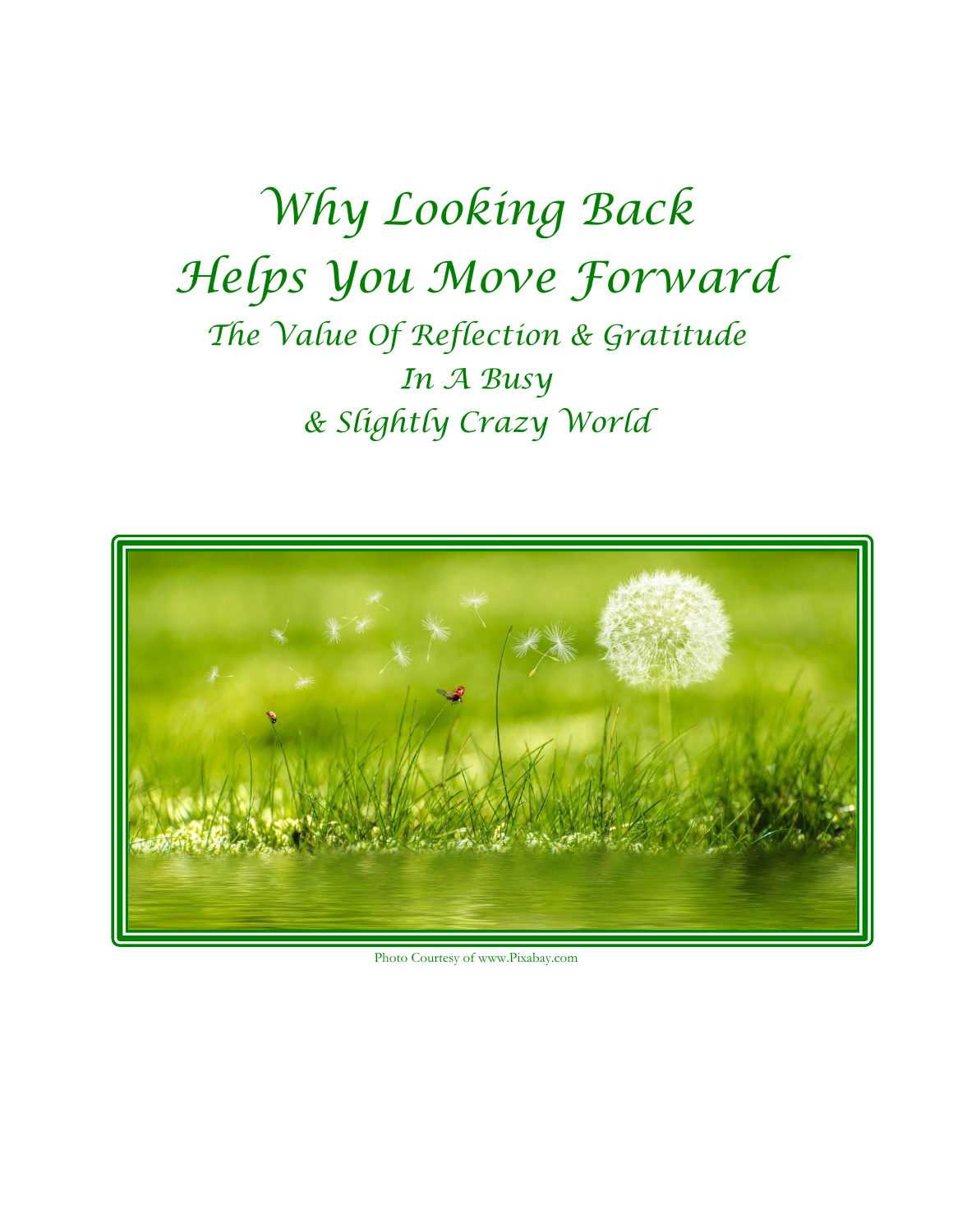## *Why Looking Back Helps You Move Forward The Value of Reflection & Gratitude in a Busy & Slightly Crazy World*

Copyright ©2018 – Ragini Elizabeth Michaels [www.RaginiMichaels.com](http://www.raginimichaels.com/) – 425 462 4369 – rm@RaginiMichaels.com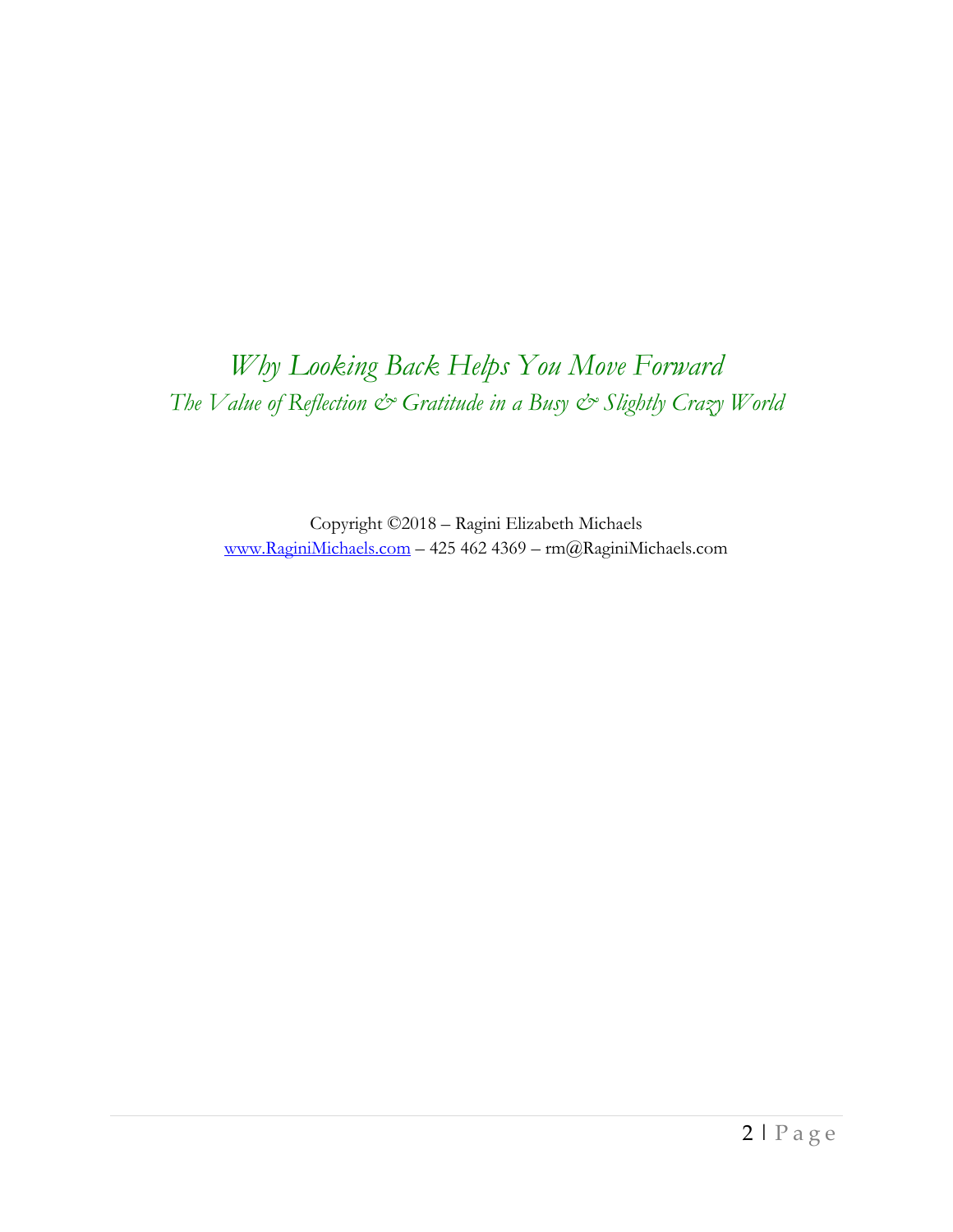

## **Table of Contents**

| <b>INTRODUCTION</b>                        |    |
|--------------------------------------------|----|
| THE IMPORTANCE OF REFLECTION AND GRATITUDE | 8  |
| THE BENEFITS OF REFLECTION                 | 11 |
| <b>WHY IS REFLECTION IMPORTANT?</b>        | 12 |
| <b>BENEFITS OF GRATITUDE</b>               | 13 |
| <b>WHY IS GRATITUDE IMPORTANT?</b>         | 14 |
| <b>REFLECTION</b>                          | 15 |
| <b>REFLECTION'S HIGH ROI</b>               | 18 |
| <b>MAKE SELF-REFLECTION A HABIT</b>        | 22 |
| <b>SELF-REFLECTION TIPS</b>                | 24 |
| <b>GRATITUDE</b>                           | 27 |
| <b>GRATITUDE'S GRACIOUS ROI</b>            | 29 |
| <b>STARTING A GRATITUDE PRACTICE</b>       | 30 |
| <b>GRATITUDE PRACTICE TIPS</b>             | 31 |
| <b>CONCLUSION</b>                          | 35 |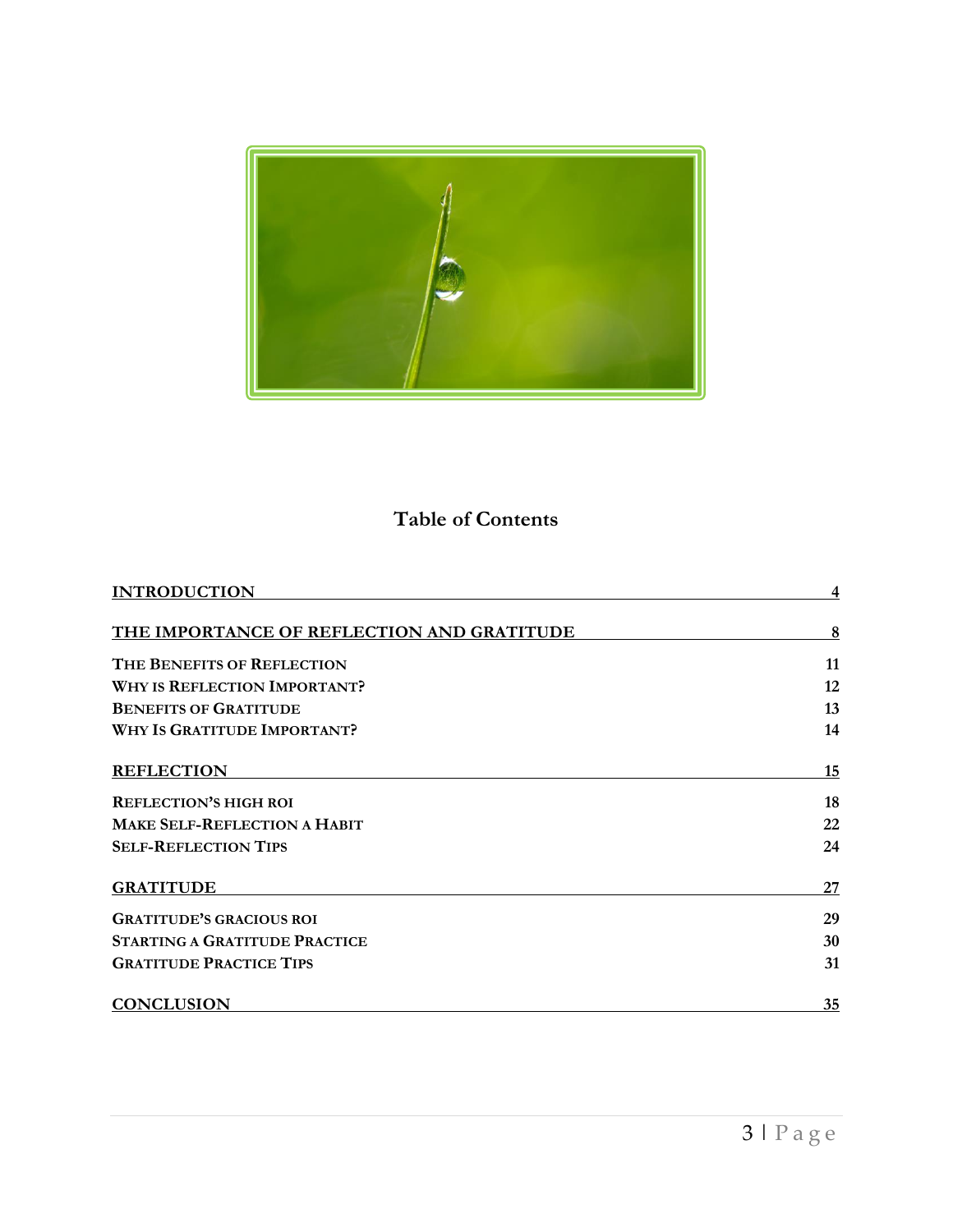#### **Introduction**

<span id="page-3-0"></span>Do you agree our world is a super busy one? Are you plugged into it via some device 24/7? Ever felt you didn't have time for a cup of coffee, let alone reflection?

Despite all of that, many top CEOs and business leaders report starting and ending their day with reflection and an expression of gratitude—without the use of *any* technology! Wonder why they might do this so regularly?

We all know self-reflection is probably a good thing to do. But we often forget that it provides the opportunity to notice and explore the emotions and thoughts that usually go unnoticed during the rush of the day. And when that happens (which is often) those unnoticed thoughts and feelings decide to become more extreme and start *demanding* your attention.

> *Reflection puts you ahead of the game by granting you the power to stop extremes before they take shape.*

When you decide to focus on feeling grateful each day, you offer yourself the opportunity to look beyond your own world and notice how life affected you positively: a great massage, good running shoes, umbrellas when it rains, boots and gloves when it snows, spaghetti dinners at your favorite Italian restaurant.

We are so busy we rarely remember that someone had to be using their own life energy to make these things happen–the things that improve your life.

*A moment of gratitude sends an acknowledgement of what others do with their life energy–and how it's benefiting you.*

The bonus? Thankfulness allows your own heart to expand, even if only a bit. And that always feels good (even if it's sometimes embarrassing)!

Do you expect yourself to move through your daily tasks at an incredible speed? Do you get so driven by determination to succeed that you forget to look back and notice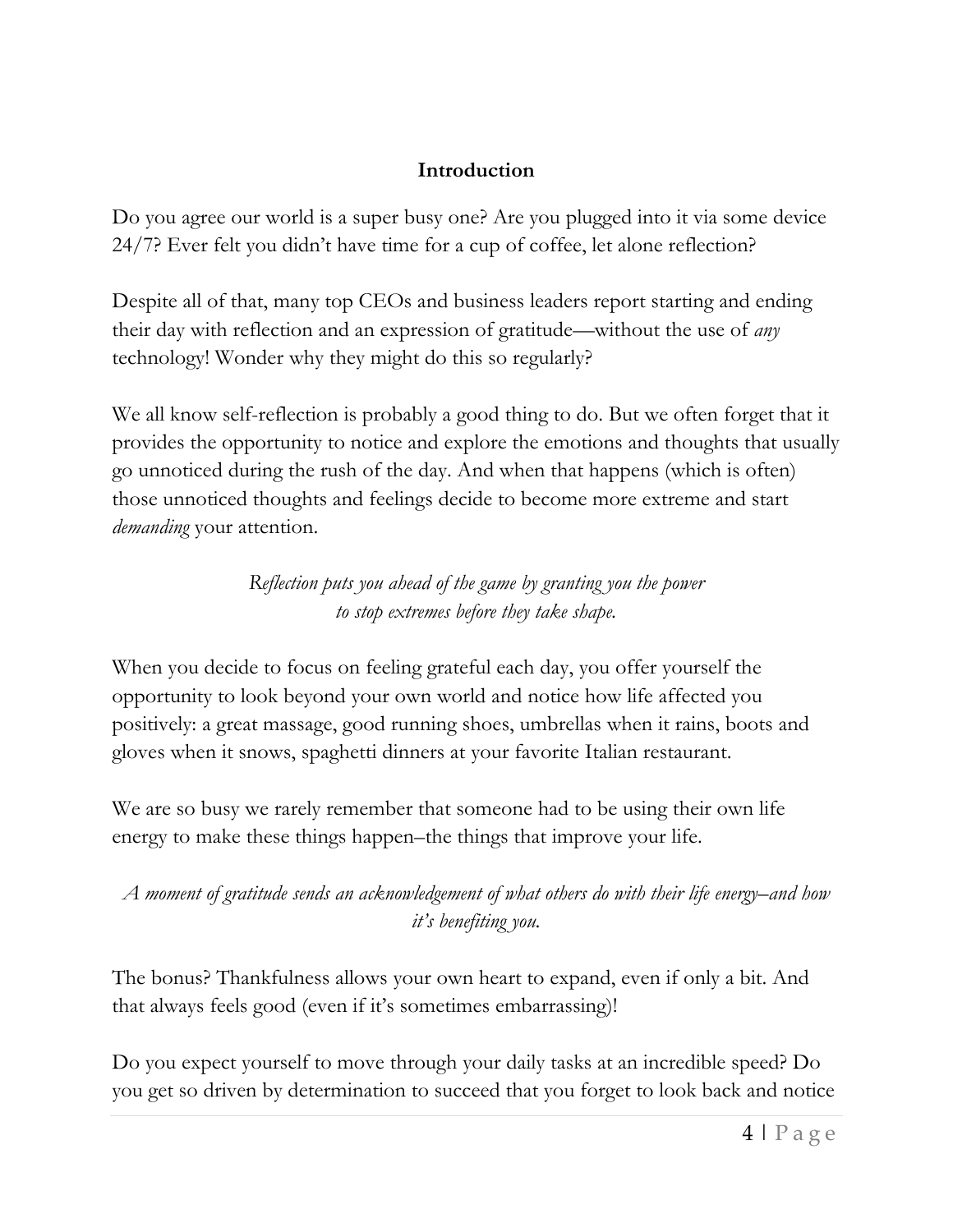you haven't taken the time to savor the little things that truly make life worth living? You might realize you've been so busy *being busy* that you didn't even remember there were roses to smell, much less deciding to stop and smell them.

*What you may not realize is that embracing self-reflection and gratitude are critical components of your well-being–physically, mentally, emotionally, and spiritually.*

#### **Self Reflection: A Waste Of Time?**

Self-reflection is not a time to beat yourself up for mistakes or repeatedly play out unhappy situations in your mind.

*Instead, reflection is a quiet time you set aside to discover who you've been that day and where it's directing you in the future.*

Reflection is the practice of looking deeply on the inside so you can determine your successes *and* your failures. There are lessons to learn from both outcomes. Learn the lessons and you can then do more of what's working.

*Self-reflection frees you to consciously and intentionally recognize and interrupt automatic behaviors and attitudes that don't take you where you want to go.*

Do you view self-reflection as a waste of your precious time? Well, here's why the time it takes is actually priceless. Reflecting improves your life. It allows you to evaluate your goals and strengths, relationships, behaviors, and actions. It frees you to assess how far you've come in building the skill sets you need for a happy, productive, and successful life, both at work and at home.

Too often you actually waste your precious time by bemoaning how far you've yet to go—a completely unproductive way of seeing things without *also* seeing how far you've come.

In the long run (and often the short run as well), setting aside time for reflection will make you happier. Would you really want to call this time wasted if it taught you more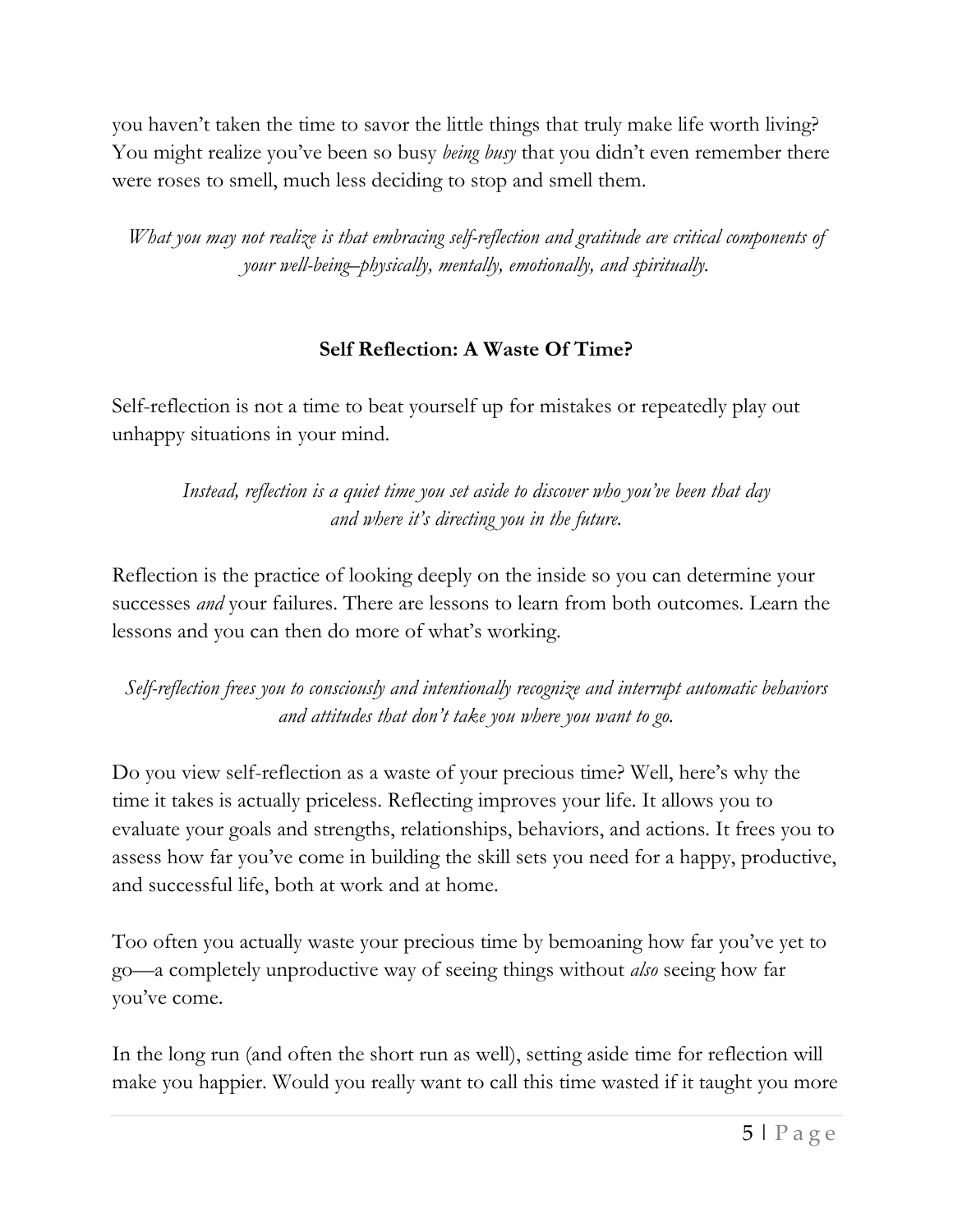about how to feel satisfied and happy with yourself and your life? You may not like the process, but I guarantee you'll like the outcome.

#### **Gratitude: Sappy & Unproductive?**

Let's look at gratitude. Feeling grateful is more than just offering an obligatory 'thank you'. It's more than an intellectual exercise, or a way of keeping yourself in the good graces of others.

*At its best, gratitude is a state of being. That means living life from an attitude of appreciation for 1) being alive and 2) for all that comes into your life—good and bad.*

Gratitude arises from a particular way of viewing life. It can start with an intention to recognize the richness of your emotional connections with others, and all the good things that bless your life. But gratitude offers far more wealth than just that.

When you get the hang of it, you can also extend gratitude to all the *unpleasant* events in your life as well. Actually, gratitude is pretty blind to the labels of both positive and negative.

> *Gratitude just wants to find what's valuable in every experience and claim that richness as its own.*

Gratitude can easily embrace what you call negative and unpleasant events. It arises from approaching experiences and people as messengers attempting to bring you something you need to learn or attend to.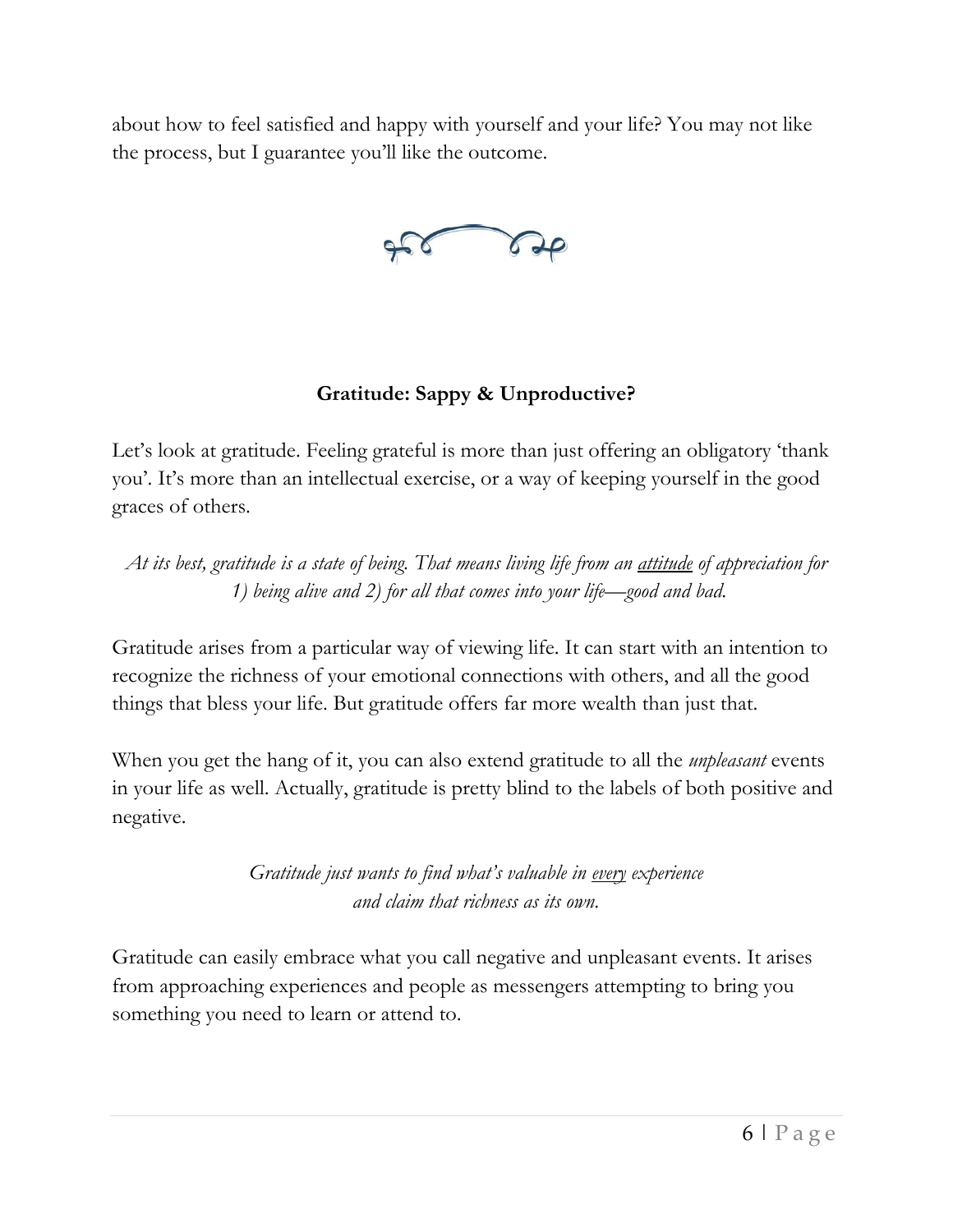When you learn to recognize and graciously receive these gifts from the darker sides of life, gratitude expands exponentially. That means life is thrilled with you and delights in showering you with its amazing presence.

You want to remember that gratitude is not only the result of an attitude or point of view. It is also an experience, or, if you prefer, an actual feeling in your body. *Focusing* on gratitude is an essential element in granting you the *experience* of it in your body.



**The Power Of Your Point Of View**

*Your point of view creates the transformation of anger, greed, and discontent to a life filled with forgiveness, contentment, and moderation.*

Consistent effort at claiming this point of view means practicing until reflection becomes your joy and delight; and feeling gratitude toward the gifts of life becomes a habit.

At first, you will probably have to look hard to find the gifts, messages, or signals hiding out in the negative or unpleasant experiences. But once you've learned how to ferret them out, you'll naturally behave as a kinder and more gracious human being not out of responsibility to others, but because it's become who you are.

In this eBook, you'll explore a variety of perspectives that fuel the need for selfreflection and gratitude, the benefits of each, and how to go about starting and maintaining a reflection and gratitude practice.

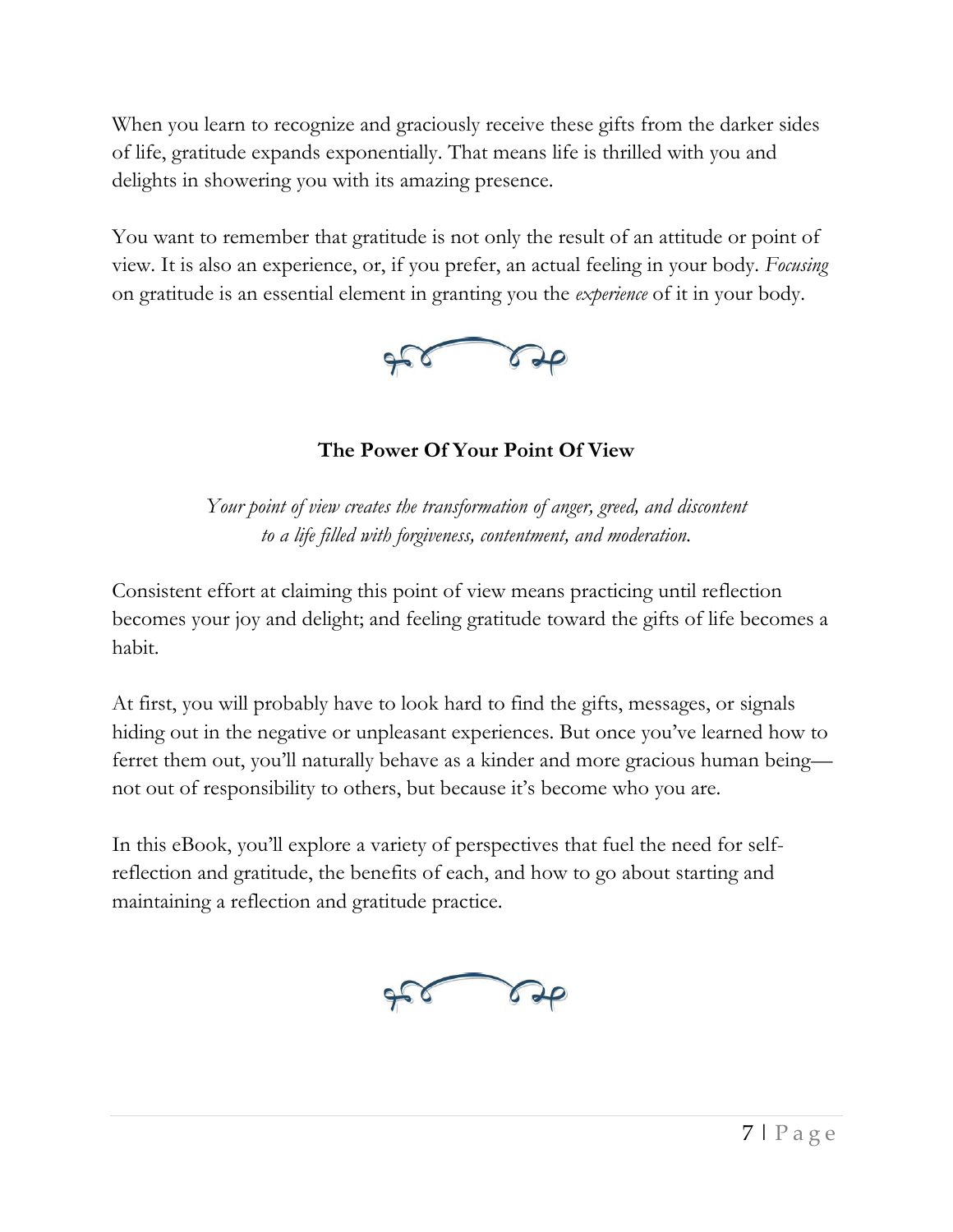# *The Importance of Reflection and Gratitude*



Photo Courtesy of www.Pixabay.com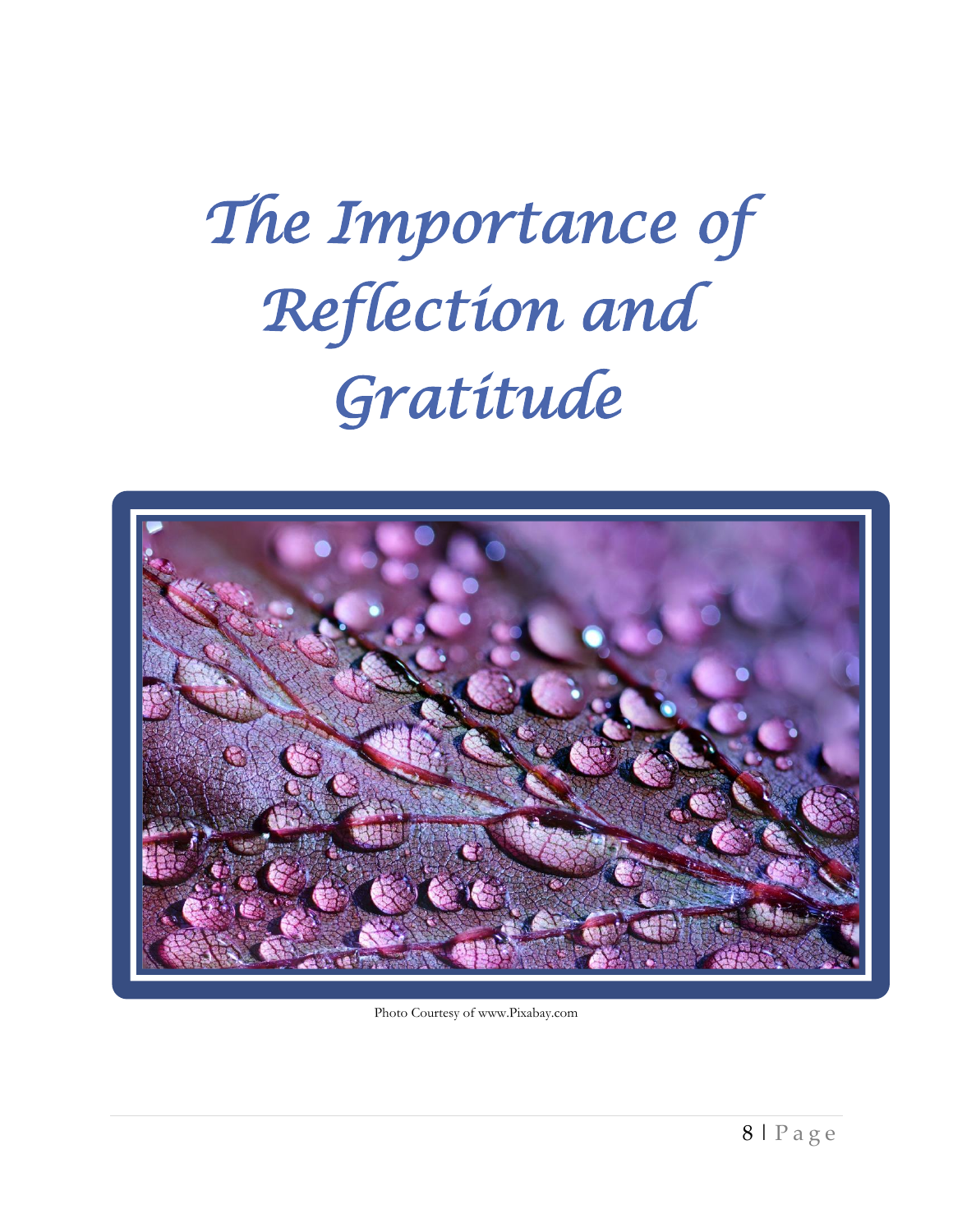#### **The Importance of Reflection & Gratitude**

When you take a moment to reflect upon a boring day, or even a disastrous day, you'll find it is filled with valuable gifts.

Imagine this scene that was recently described to me: A long line of people stand in a checkout line at the new shopping mall.. A lady with her arms full of items, trying to manage a cane *and* the hand of her grandson squiggling next to her, waits patiently for her turn to check out. A total stranger, who was next in line to check out, motions her to step in front of him. Her face beams with gratitude as she graciously accepts his kindness and walks past the three people standing in front of her to take his place.

It was just a minor act of kindness, but it overwhelmed her heart with happiness. She experienced a genuine moment of sincere gratitude with such joy that it altered the course of her day.

One of the most important components for attracting prosperity and abundance is gratitude. No matter how brief the experience, joy and abundance are gratitude's eternal sidekicks. When you actually FEEL abundant, prosperous, and joyful, the *notion* of gratitude becomes your personal reality.

You might also feel a sense of being indebted either to the person who took care of you or helped you out. But this feeling is actually tapping into an advanced awareness of our connection to each other—one human being to another. The experience of this intimate human connection may help you tap into an awareness of being connected to everything in the Universe.

Gratitude can flow freely when you break out of your viewpoints, expectations, and dramas centered solely on yourself.. You can then appreciate the intentions and even the simplest gesture of kindness. Everything can look lighter, brighter, and richer.

As I hinted earlier, I supported you in countless ways through every moment of your life. For example, think of all those farmers who grew the wheat, and the engineers who built the harvesting machines, and the mechanics who kept them going, and the people who build and run the milling machines that create the bread and the spaghetti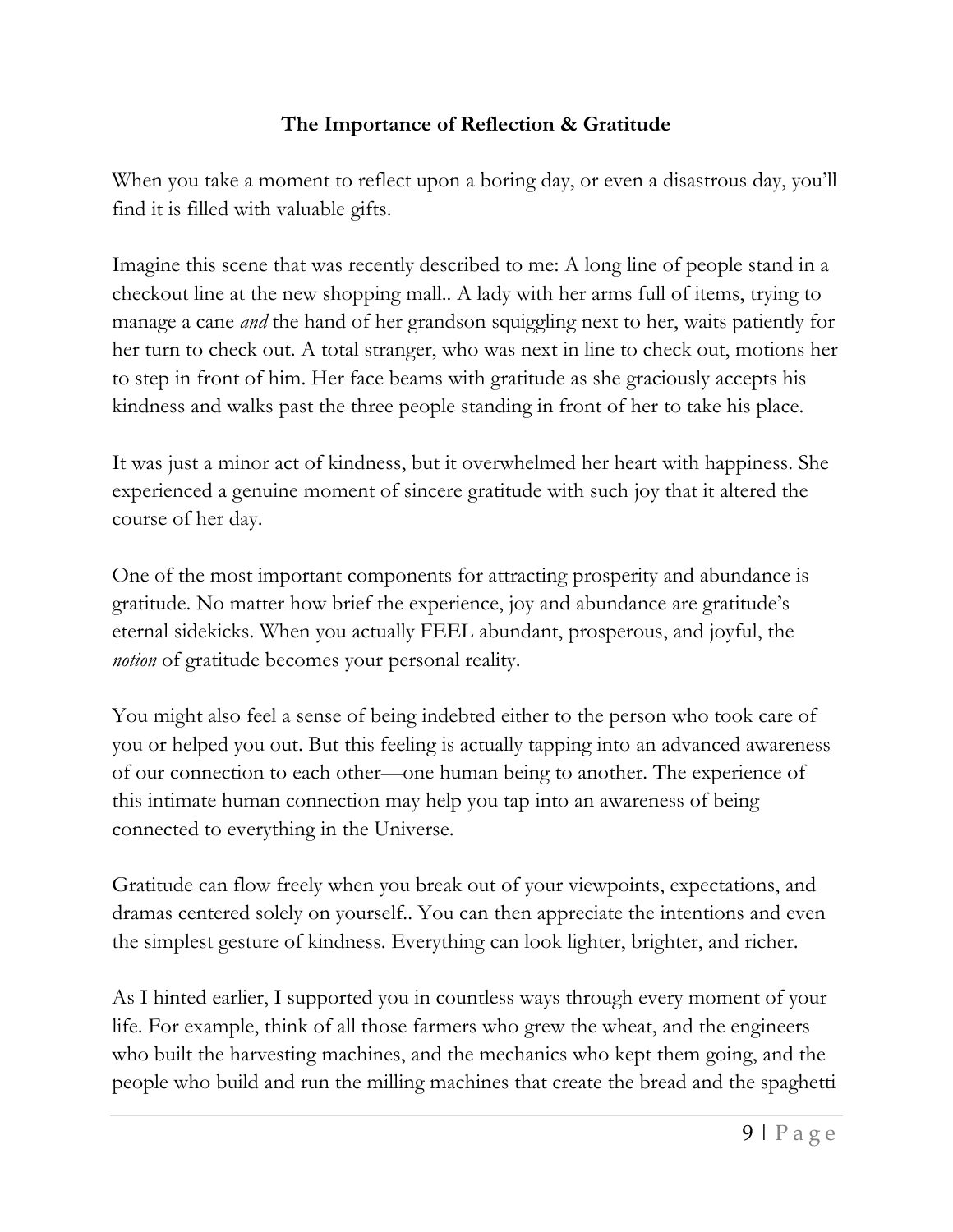you eat for dinner. When you think of this, you can feel a sense of gratitude and appreciation for more and more of your daily life experiences.

Reflect back to when you woke up this morning. Run through the day's events and notice all the luxuries of your life. How you appreciate the rich taste of your morning coffee or the steamy warmth and fragrance of your tea. Think of the process and the journey the coffee and the tea had to take to find you savoring its presence in your cup.

<span id="page-9-0"></span>As you reflect on all that you experience every day in your world and the abundance of the life you live, you will most likely feel an indescribable sense of gratitude. This reflection delivers an insight that is both humbling and motivating to exercise your natural inner desire to be generous and of service to others.

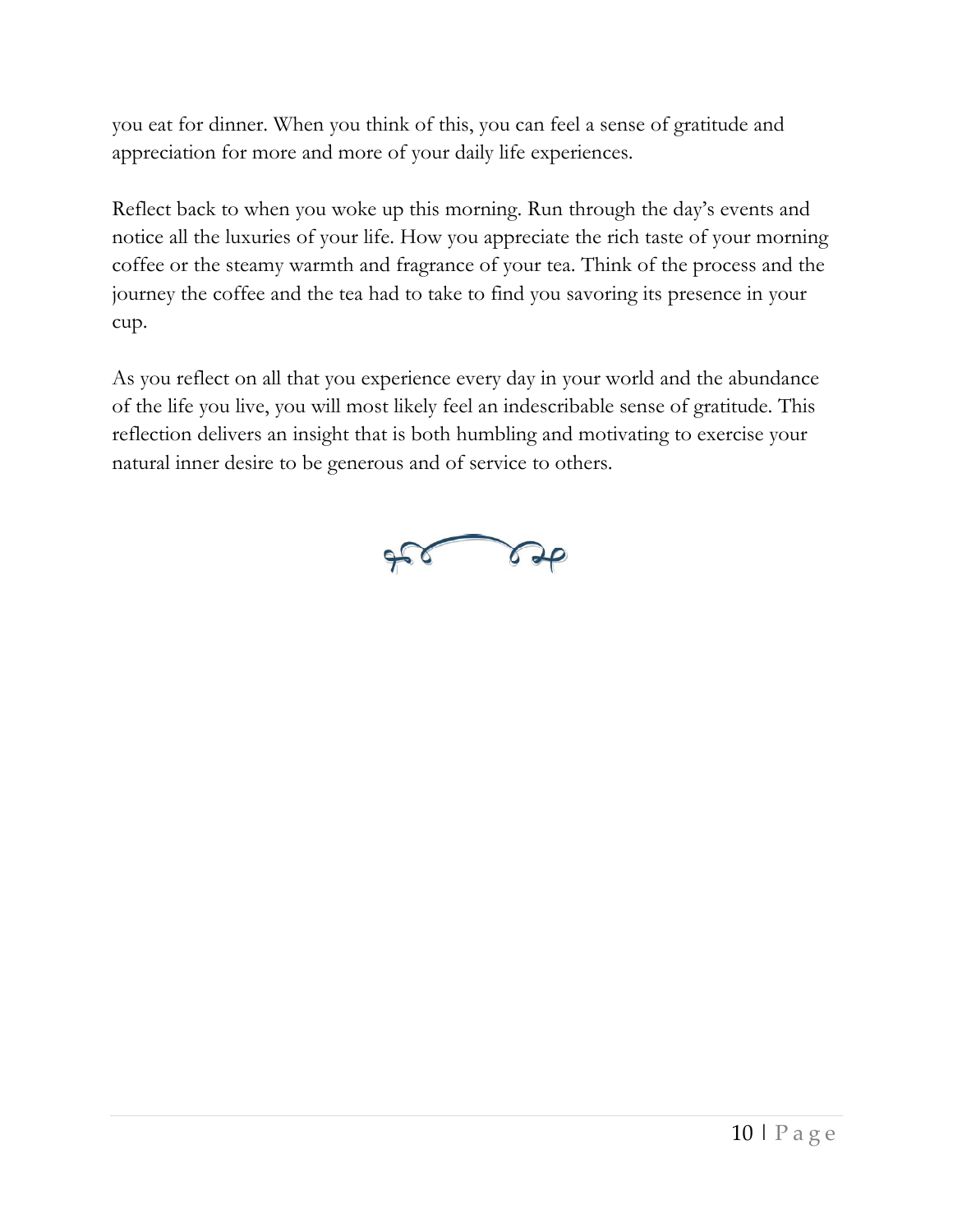#### **The Benefits of Reflection**

When you look in a mirror, you see a reflection of what's in front of it. The reflection you see isn't the actual object in front of the mirror. This is helpful to remember during self-reflection.

What you see isn't actually you. But it offers you a glimpse of *how you're showing up* in the world at that moment.

Many people avoid self-reflection because they fear what they will find. I agree, it can be frightening. But when your goal is to be happy (personally and professionally), you'll find it's valuable to face up to things you know aren't working for you. You've grabbed the opportunity to do it differently from that point on.

Some of the benefits of self-reflection include:

## • **An Increase In Emotional Intelligence**

Self-awareness and self-regulation are the two components that make up emotional intelligence. Self-awareness grants you an understanding of your behaviors, values, strengths, goals, and emotions. It shows you how those things affect others in your life. Self-regulation is required for managing and redirecting hurtful emotions and impulses that you previously acted out. Self-awareness leads to self-regulation. Selfregulation is the action part of the formula. It's valuable when you choose to change your circumstances by altering *your reactions* to the world around you.

## • **A Heightening Of Integrity and Leadership**

When you know and understand yourself better, you can make smarter decisions that improve your life. It's truly helpful to keep tabs on your values. They can sometimes change without your noticing. You can usually tell when that's happening by a new sense of confusion when one value seems to conflict with another. By being committed to your values, you can make better decisions. You more readily match up your choices and actions against the life values you respect.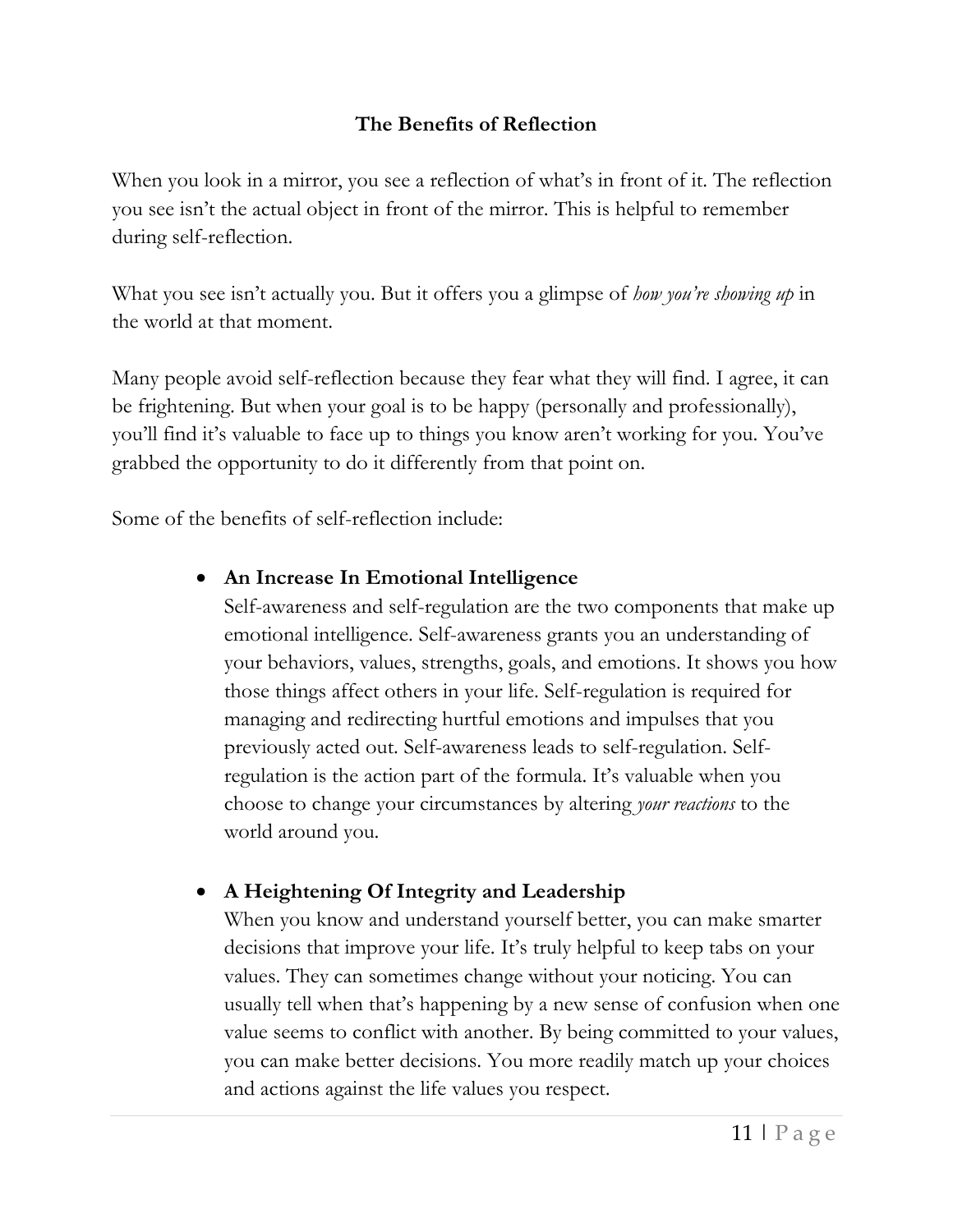#### • **A More Compelling Self-Confidence**

Practicing self-reflection can highlight your strengths. It can pinpoint the actions you can see are wise to take if you want to improve your strengths. This gives you confidence in what you can envision achieving in the future. This newfound depth of self-confidence will spill over into all aspects of your life, creating a happier, more fulfilling journey.

#### • **More Awareness Of A Practical Wisdom**

You may view wisdom as something beyond your reach and somewhat impractical in today's world. But when self-reflection becomes a daily practice, you open to a new awareness of options and possibilities that seemed impossible before. Wisdom is by definition, something that is useful. If it's useful, then it's practical. And heaven knows, in today's crazy world, you need more practical wisdom for how to be happy and productive without throwing yourself (and your health) under the bus.

#### • **Better Communication & Ease In Relationships**

Relationships are complex and complicated. I think everyone can agree on that! Self-reflection allows you to identify where you're adding to or creating mis-communication and conflict. It frees you to walk past blame and into the arms of authentic responsibility for your own actions. Relationships are always composed of at least two components—you and the other. Self-reflection invites you to see yourself from the other's point of view and to realize your way of viewing them may need some serious tweaking.

<span id="page-11-0"></span>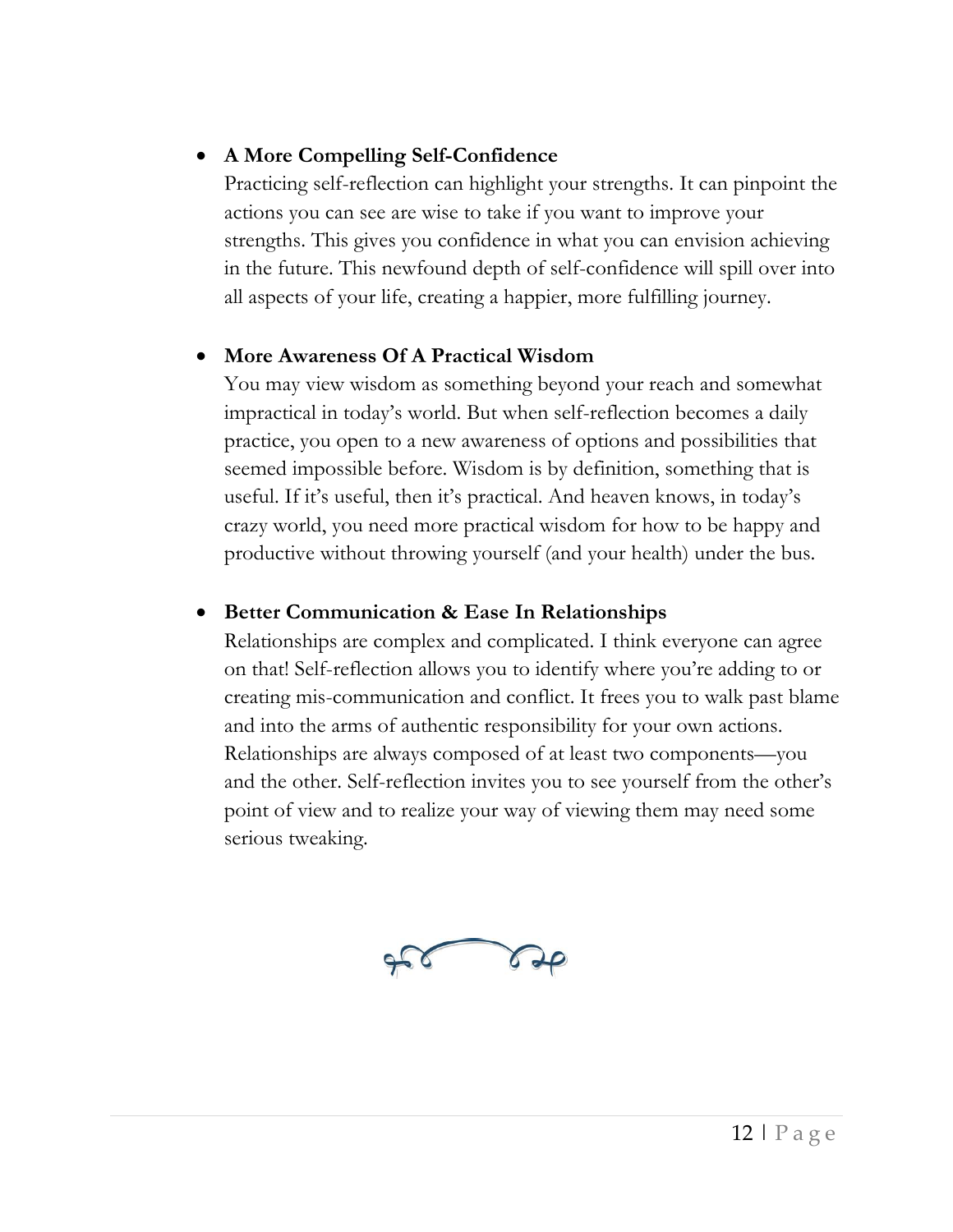#### **Why Is Reflection Important?**

Reflecting helps you develop your skills and review their effectiveness. This frees you from just carrying on doing things as you have always done them. It is about questioning, in a positive, curious way, what you do and why you do it. Then you can decide whether there is a better, or more efficient, way of doing it in the future.

In any role, whether at home or at work, reflection is an important part of learning. You wouldn't use a recipe a second time around if the dish didn't work the first time, would you? You would either adjust the recipe or find a new and, hopefully, better one. Reflection allows you to notice that you've become stuck in a routine that may not be working effectively. Thinking about your skills for maintaining physical, emotional, mental, and spiritual health throughout your day can help you identify the shifts and adjustments you might need to make.

#### **Reflect and Inquire Into These Areas Every Day:**

- **Strengths**—Did I exercise my strengths today?
- **Weaknesses—**Did I let my weaknesses take the lead today?
- **Skills**—What skills did I use today and which did I forget I have?
- **Relationships—**How aware was I today of the other? How well did I communicate?
- **Problems—**Did I approach my life today as a problem or an adventure?
- **Achievements**—Did I achieve anything I set out to accomplish today?
- **Happiness**—How much of today did I feel happy? Sad? Overwhelmed? What can I do in the future to enjoy more happiness regardless of what unfolds?
- **Solutions**—What do I need to learn to allow any conflict in each of these areas to be accepted and then resolved?

<span id="page-12-0"></span>At first, self-reflection can seem difficult, or even selfish or embarrassing. But you will find it becomes easier with practice, and the result could be a happier and more efficient you.

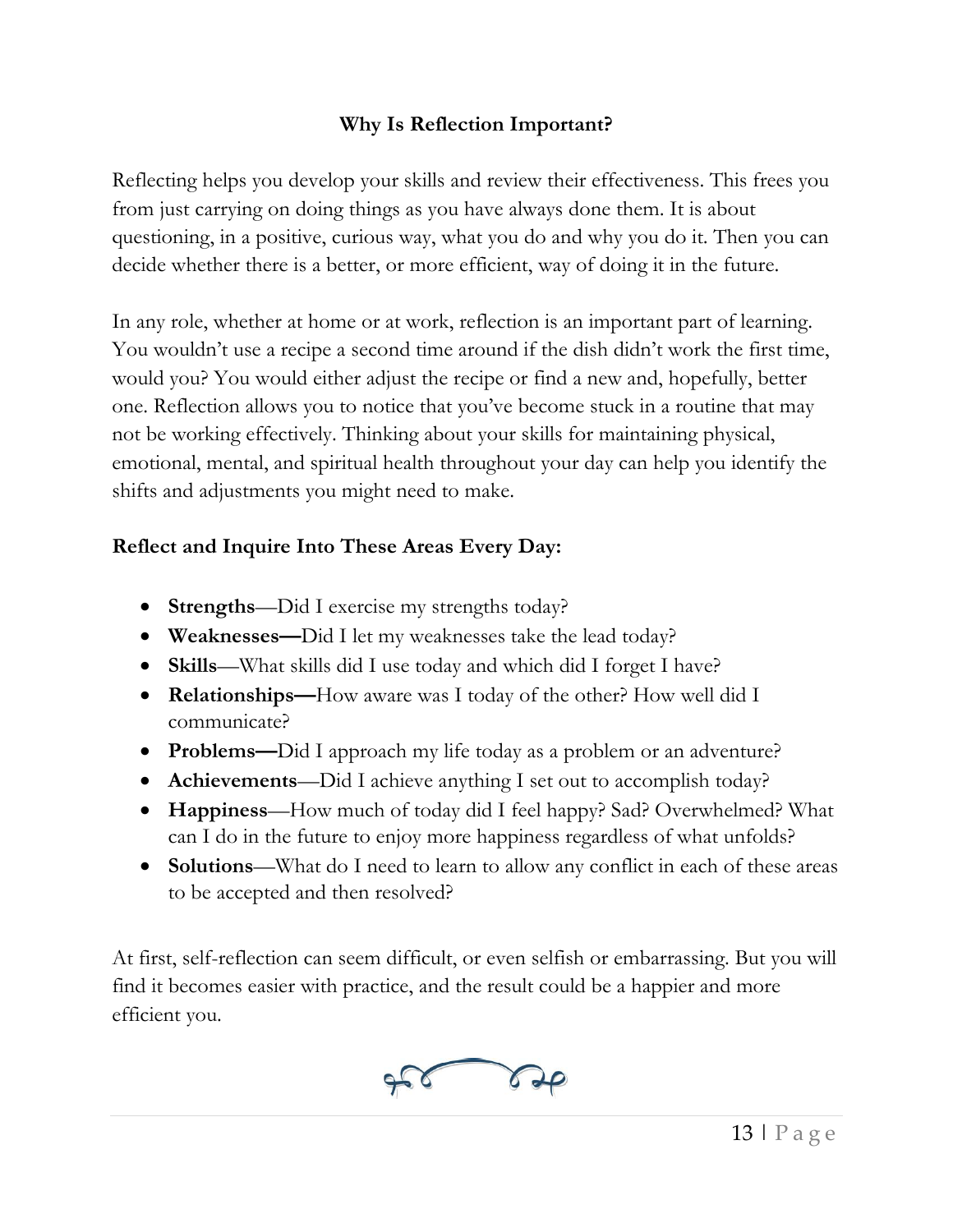#### **Benefits of Gratitude**

Appreciating others and saying 'thank you' and 'you're welcome' is good for your health and peace of mind. Studies in positive psychology and happiness suggest an attitude of gratitude improves physical, psychological, emotional, and spiritual wellbeing.

Research shows people who frequently feel grateful experience:

- Increased energy
- More optimism
- Increased social connections
- More happiness

People who approach life with an eye for gratitude are less likely to be:

- Anxious
- Depressed
- Self-absorbed
- Greedy
- Suffering from substance abuse
- Struggling economically
- Sleep deprived
- <span id="page-13-0"></span>• Sedentary

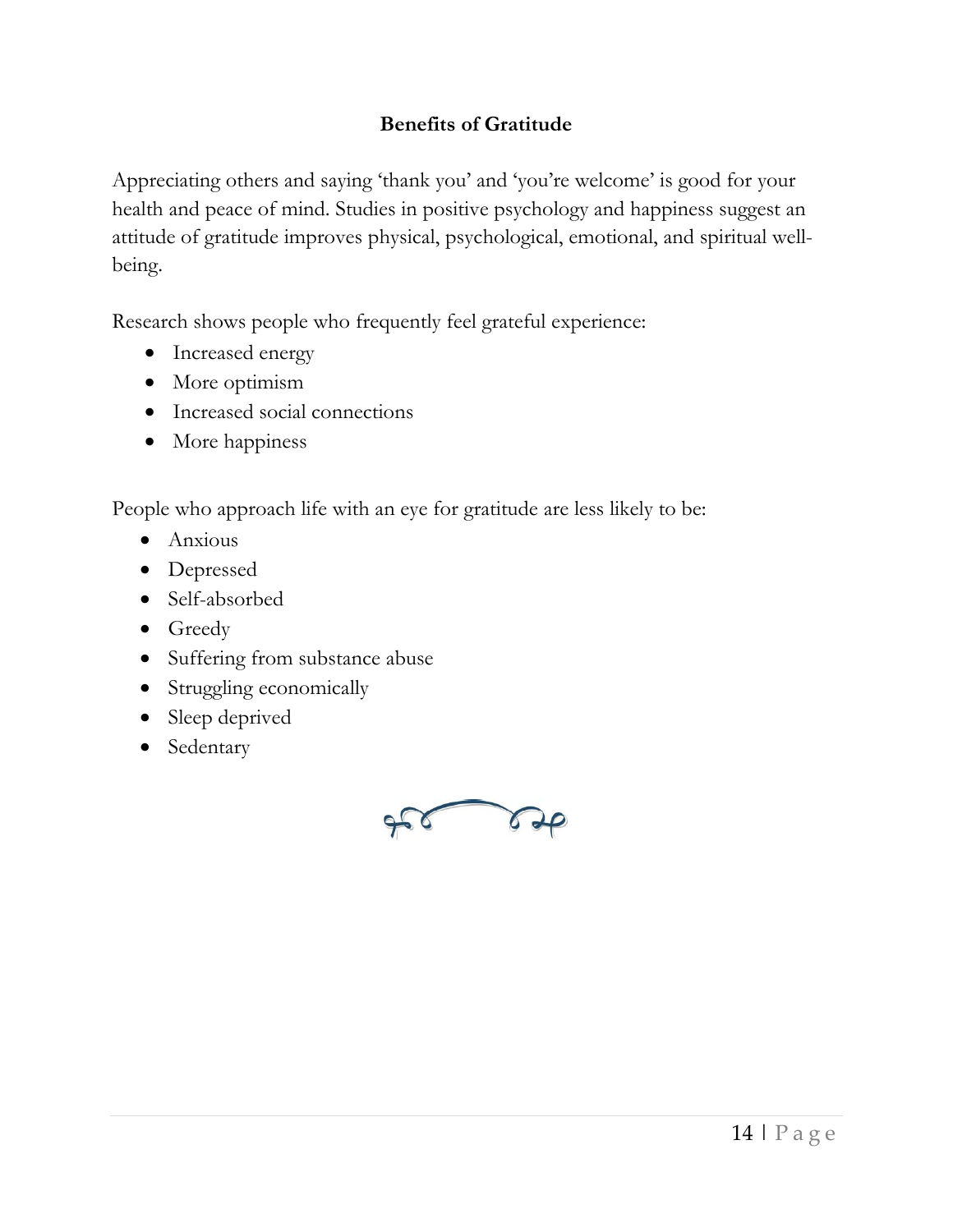#### **Why Is Gratitude Important?**

According to research from the positive psychology movement, cultivating gratitude acts as a form of cognitive-behavioral therapy. That means a gratitude practice will begin to create thought patterns that can positively affect your mood and outlook.

Although the notion of gratitude sounds simple, it is actually a complex 'state of being' that embraces self-reflection, humility, and empathy for others. Being grateful requires a shift in mindset from negativity, blaming others, focusing on problems, or perceived injustices, to appreciating and giving credit to others.

Psychological research shows you tend to feel happy when you feel grateful. It also shows that regularly experiencing gratitude can help you elevate and sustain a more consistent level of happiness throughout your day. But … keep in mind that it takes *regular* practice for gratitude to take on the shape of a healthy habit.

Imagine intentionally focusing on the things in your life for which you're grateful: significant relationships, achievements, contributions others have made in helping you accomplish your goals, small kindnesses from loved ones, or even the experience of sitting quietly for just a moment without your phone intruding with yet another email or text.

Gratitude increases well-being because it promotes the savoring of positive experiences. When you contemplate your blessings, you squeeze the most out of them. You stop taking things for granted and notice the small things with a sense of wonder and appreciation. Gratitude allows you to get the most from the good things in your life. And when you're an adept, you know how to get the most good from the bad things as well.

<span id="page-14-0"></span>Simply put, gratitude is an attitude. It is a conscious choice you can select for yourself. The one thing you can always choose each day, in any situation, is your attitude. Therefore, it is definitely within your power to always choose an attitude of gratitude. Using that power will bring you more happiness, joy, and peace of mind.

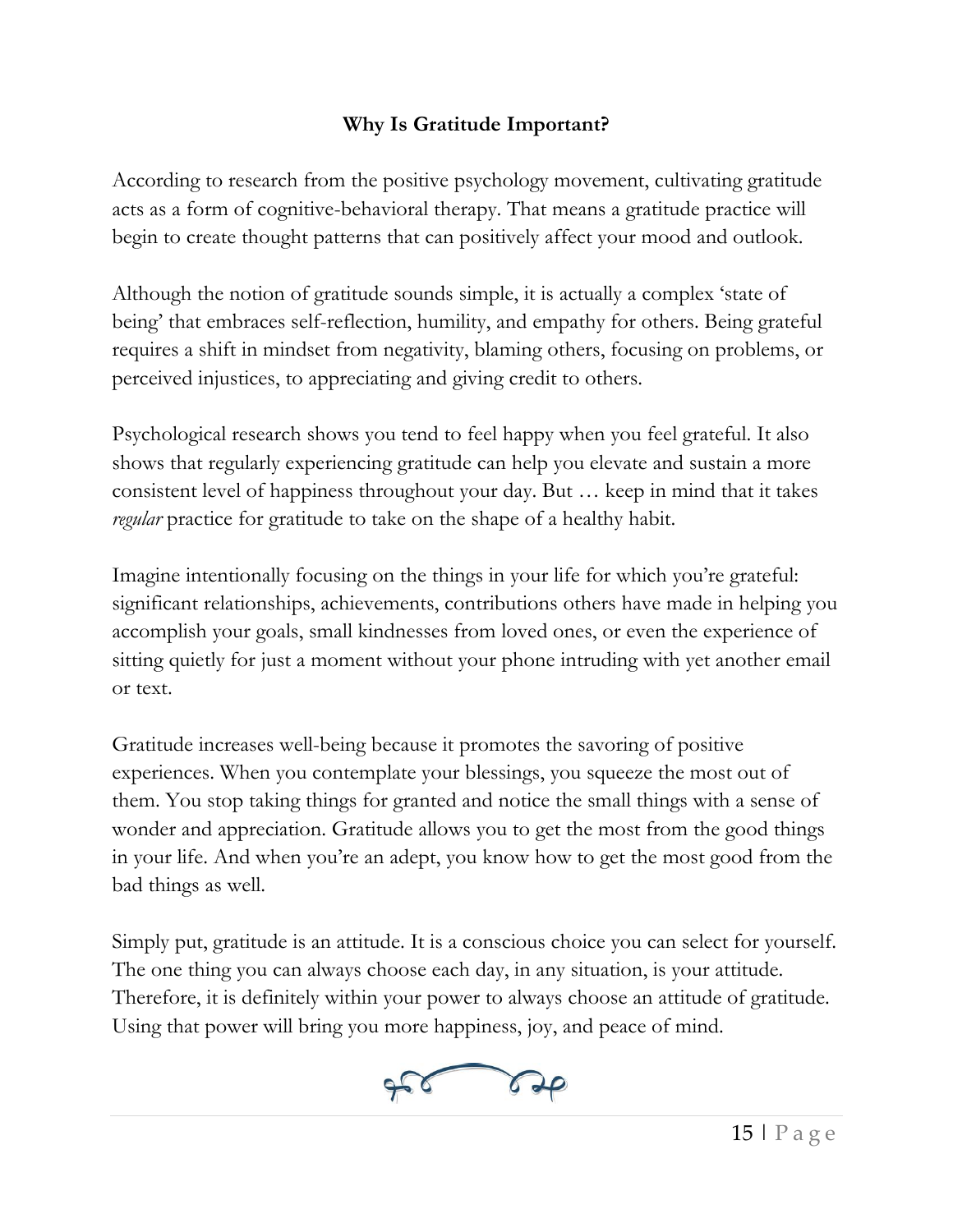## *Reflection*



Photo Courtesy of www.Pixabay.com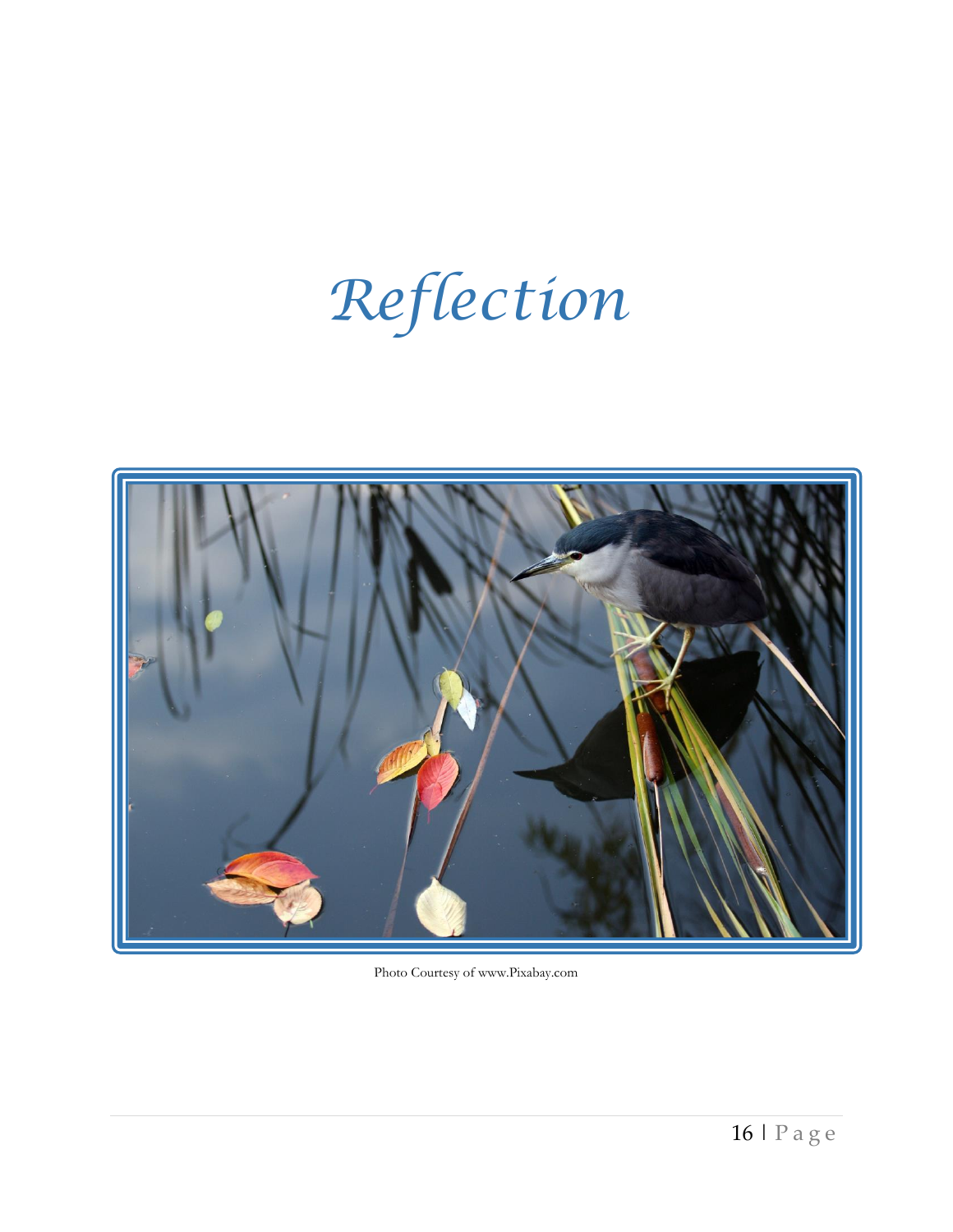#### **REFLECTION**

*"The unexamined life is not worth living."* ~Socrates

We all live hectic lives. You work hard and find endless ways to keep busy. With the internet, email, mobile phones and texts, you can do business virtually anywhere. That means you can stay in touch with people on a 24/7 basis.

This connectivity makes it easy to stay busy. Being busy can, of course, be a good thing. It can mean you are successful and socially active, or a sign that you are in demand.

But just as it is important to fill your day with exciting or necessary activities, it is important to take some time for yourself—to relax, renew, and reflect upon your life.

Few people take the time for self-reflection. Self-reflection isn't just unwinding by doing nothing productive or watching television. In fact, it involves a lot of brain activity. It means you've set aside some time to let events, thoughts, and experiences pass through your mind so you can constructively evaluate them.

> *This self-evaluation will help you be the person you want to be - and to craft what you want your future to be.*

Self-reflection means switching your mindset *for a while* away from productivity and success. Focus instead on allowing yourself the space to consider where you are and where you are going.

If you avoid self-reflection, you can easily keep yourself stuck in the same situations. You can keep doing the same things over and over and just hoping something will change. This, my friend, is a very popular recipe. But it is a recipe that will not help you learn and grow.

You are likely a strong candidate for adding a self-reflection practice into your life if you feel taking time for such 'fluff' is a waste of time.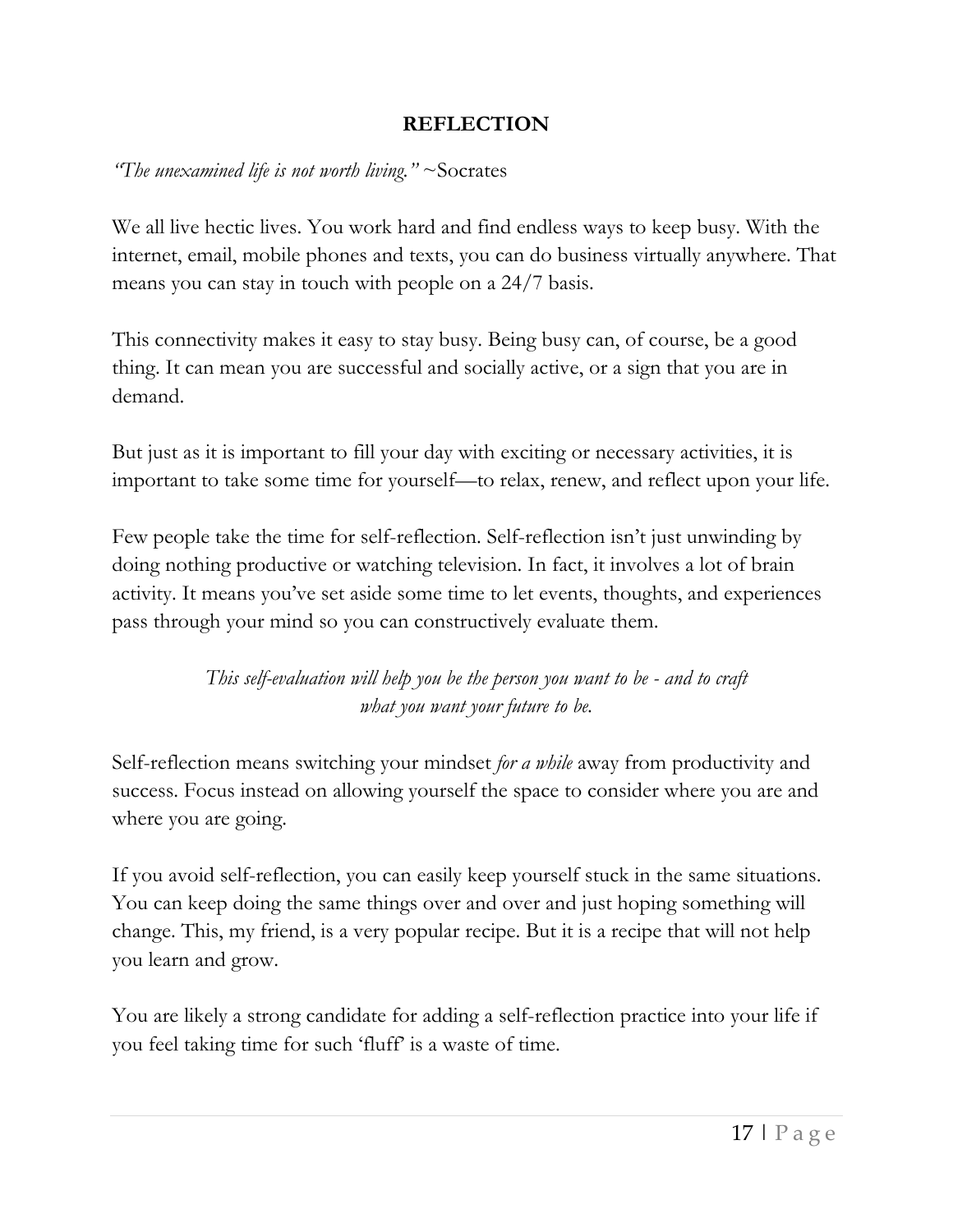In actuality, it doesn't take a lot of time and it's not as hard as it might seem. You don't *need* to meditate for three or five hours a day to become more self-aware. You don't *need* to go to an ashram or find a guru in order to reflect on how you can ensure you live the life you want to be living.

<span id="page-17-0"></span>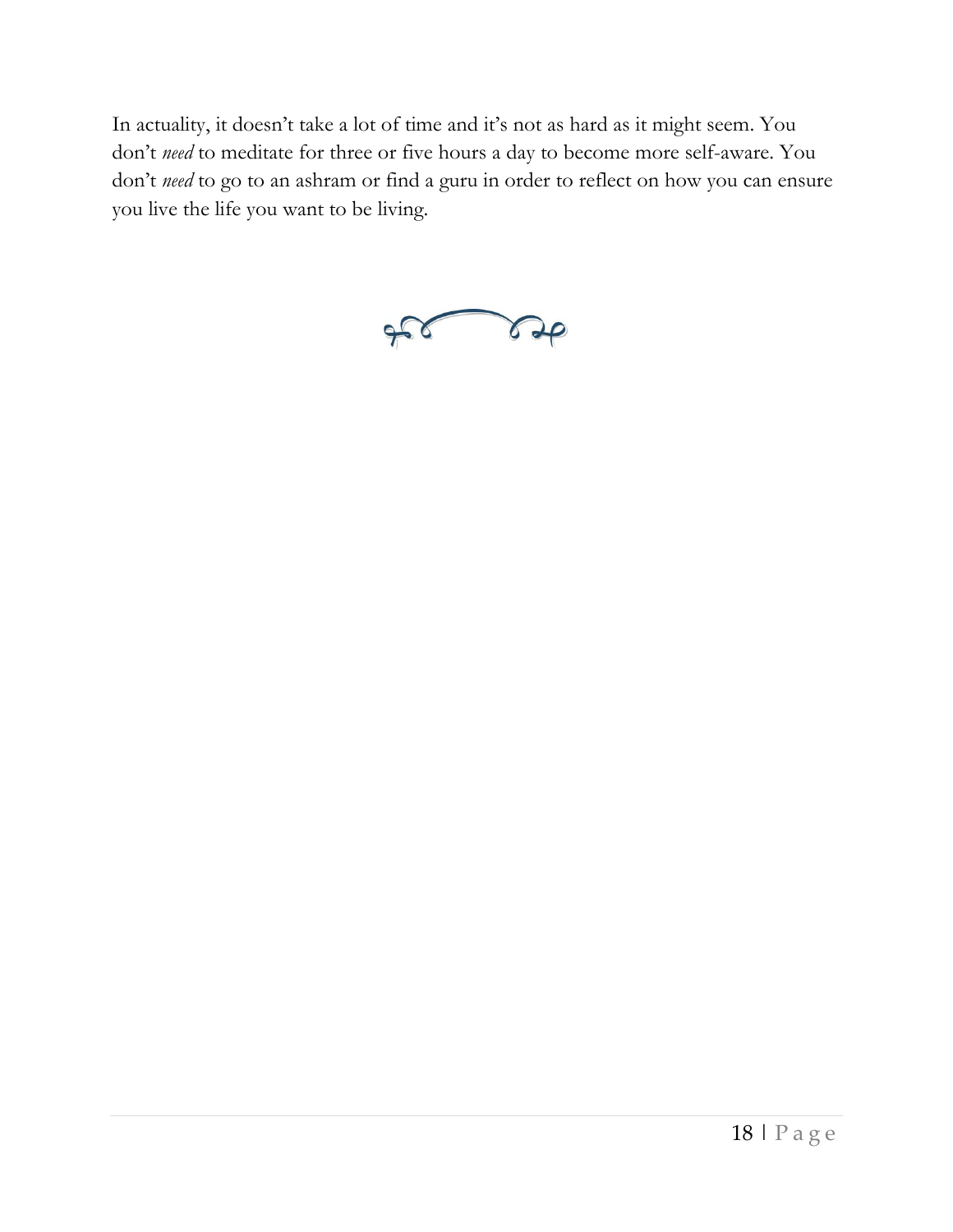#### **Reflection's High ROI**

In today's fast-paced world, it's easy to run through life. It feels like it's moving so fast that you end up struggling to just keep up with the day-to-day. This event signals the need to switch on autopilot. Then, before you know it, you feel you've lost yourself.

> *Taking time each day or a few times a week for self-reflection can actually slow down your otherwise busy life.*

Hurried life styles cause us to forget the important benefits offered by self-reflection. Below are a few of the ways you'll experience this 'return on your investment' that ongoing self-reflection offers. These also are some reasons many influential thinkers, go-getters, and productivity experts make time for self-reflection regularly.

#### • **Personal Growth**

Self-reflection enables you to learn about yourself, so you can determine the right course of action for where you want to go in life. It also gives you a chance to slow down and determine if you are happy, and if not, how you can change that. You discover your ineffective patterns that arise when you go on autopilot—the ones that aren't serving you—so you can make different choices. Without self-reflection, there can be very little personal growth.

#### • **Stress Relief**

Self-reflection allows you to come to terms with your inner feelings. Sometimes life provides so many distractions that you don't take the time to *feel*, so you push your emotions deep inside. However, keeping your feelings inside can lead to stress and irritability. By regularly expressing yourself, you can alleviate stress. Also, self-reflection lets you see things in a more accurate light. Often you're stressed because you perceive things to be worse than they actually are.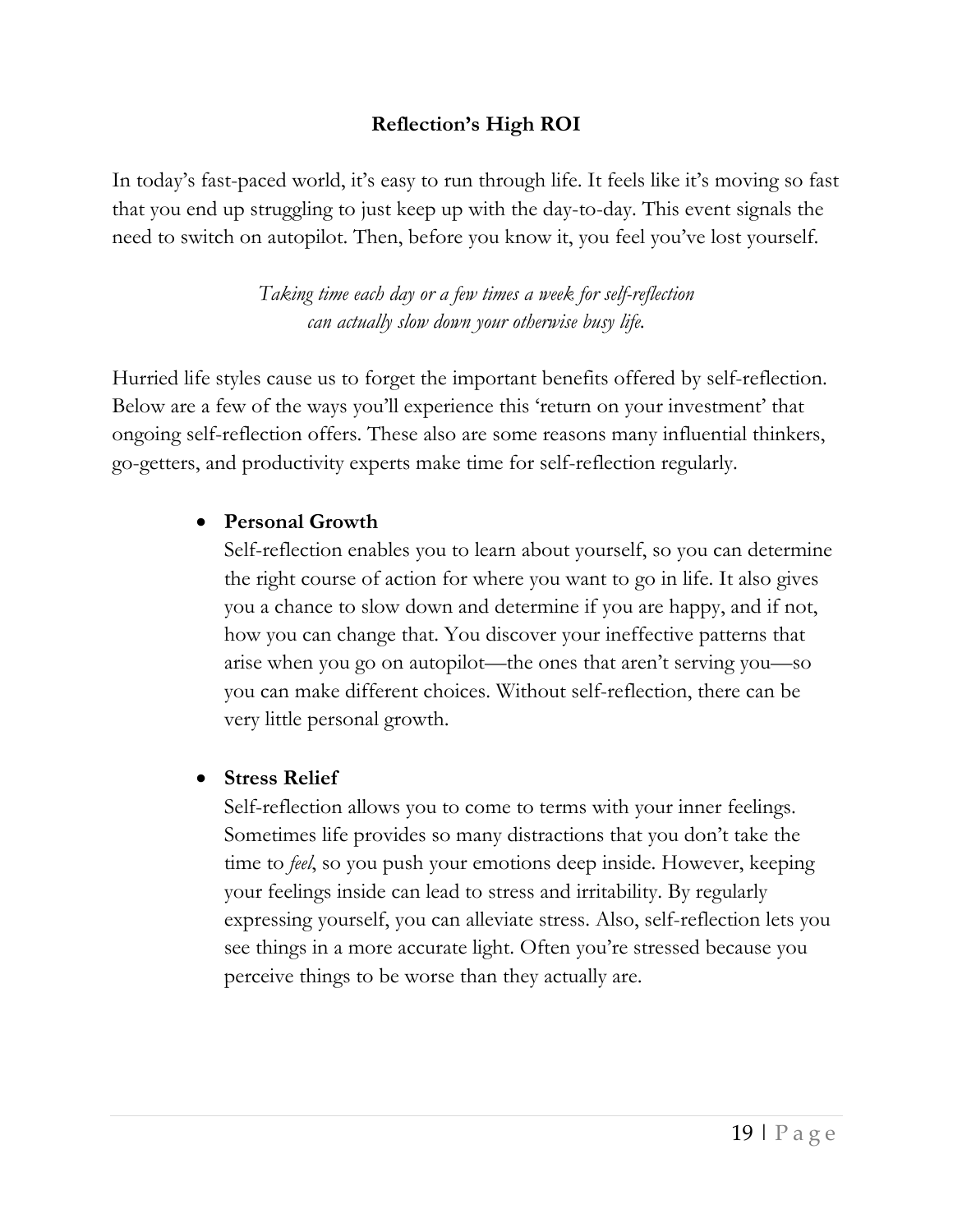#### • **Success Evaluation**

By taking time to self-reflect, you can assess whether you are reaching your goals and why. Ever get discouraged because you aren't where you thought you would be? You start the year off with goals and aspirations and then assume you are incapable when you don't achieve them. Regular reflection allows you to assess where you are in reaching your goals. Then you can make the adjustments and changes needed to accomplish the success you desire.

#### • **Alignment Of Perceptions**

Many people choose to keep busy, so they don't have to evaluate their lives. They don't want to review all their perceived failures or start second-guessing choices they've made in the past. However, it's important to review "failures," so you don't repeat them. And often, when you reflect on them, you realize they weren't failures at all, but learning experiences that got you where you are today. If you don't look closely at what you could have done differently, it's going to be much more difficult to find the success you are seeking.

#### • **Goal Assessment**

Whether you have set formal goals that you are working towards, or more general ones, self-reflection gives you the space and time to evaluate how the actions you are taking are working. You can get off track during busy times, so it's good to come back to yourself and reevaluate where you are. You may even find your goals change over time once you develop a consistent self-reflection practice. As you get to know yourself better, you may find what you thought you wanted isn't really what you want to create in your life.

#### • **Increased Happiness**

How many people do you think you know who are truly happy? Many people go through their day-to-day life bored and uninspired. But it doesn't have to be that way! Reflecting on your life is the beginning of finding genuine happiness. Without taking the time to recognize what's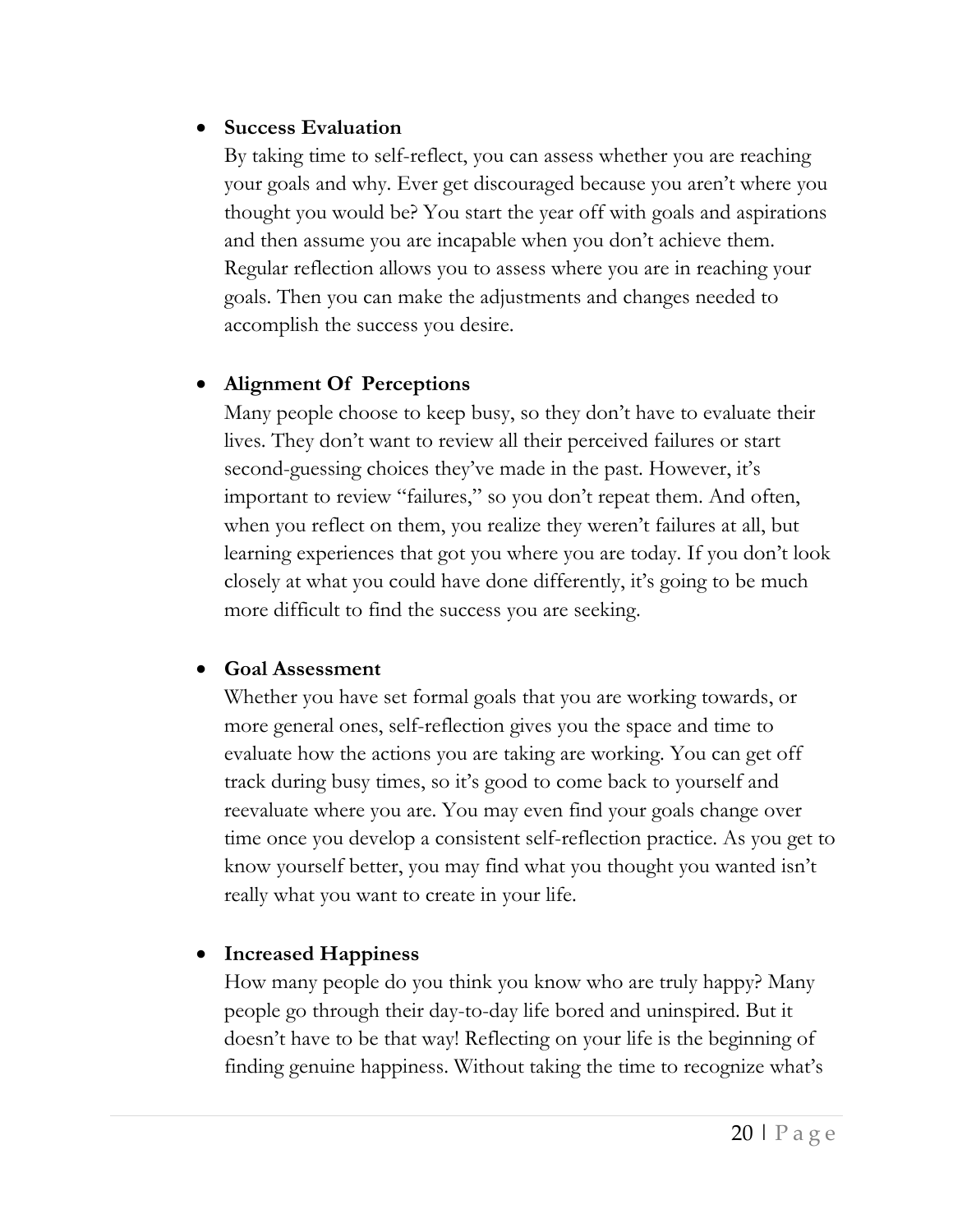causing your dissatisfaction, how will you be able to address it so you can live your life to the fullest?

#### • **Practical Wisdom**

Wisdom is the intelligent application of your current life lessons. It draws out a deeper knowing and understanding that triggers a new level of creativity into action. Wisdom offers encouragement and a sense of emotional safety. Wisdom guides you to learn from your personal experience. This wisdom remains out of reach when your body is in the grips of stress and worry.

#### • **Clarity**

It's wonderful to see with sharpness, lucidity, and coherence. Clarity frees the ability to allow the issue in question to be not only a problem or challenge, but also part of the larger whole working for you. For example, let's say you have a favorite tapestry hanging in your office. Stress results when you focus on the tiny flaw you just noticed in the lower left corner. You worry about how to fix it. Clarity shifts your focus to the reality of the whole tapestry, or the bigger picture. Focusing on the whole that holds the flaw within it opens the door to new perspectives and options previously unseen. Without clarity, confusion can reign.

#### • **Joy**

Who doesn't want a happy and delightful state of mind that redirects the heart to cheerfulness and a warm delight? Joy changes your physiology and brain chemistry, allowing you greater access to your frontal lobe and the critical thinking so essential to effective decision making. Without an occasional dose of joy, daily life can become an unwelcome burden.

## • **Guidance**

Wouldn't you like directions from a higher aspect of yourself? Until you connect with this inner guidance, it remains just a lovely notion. But once you've touched its presence within yourself, you can more easily let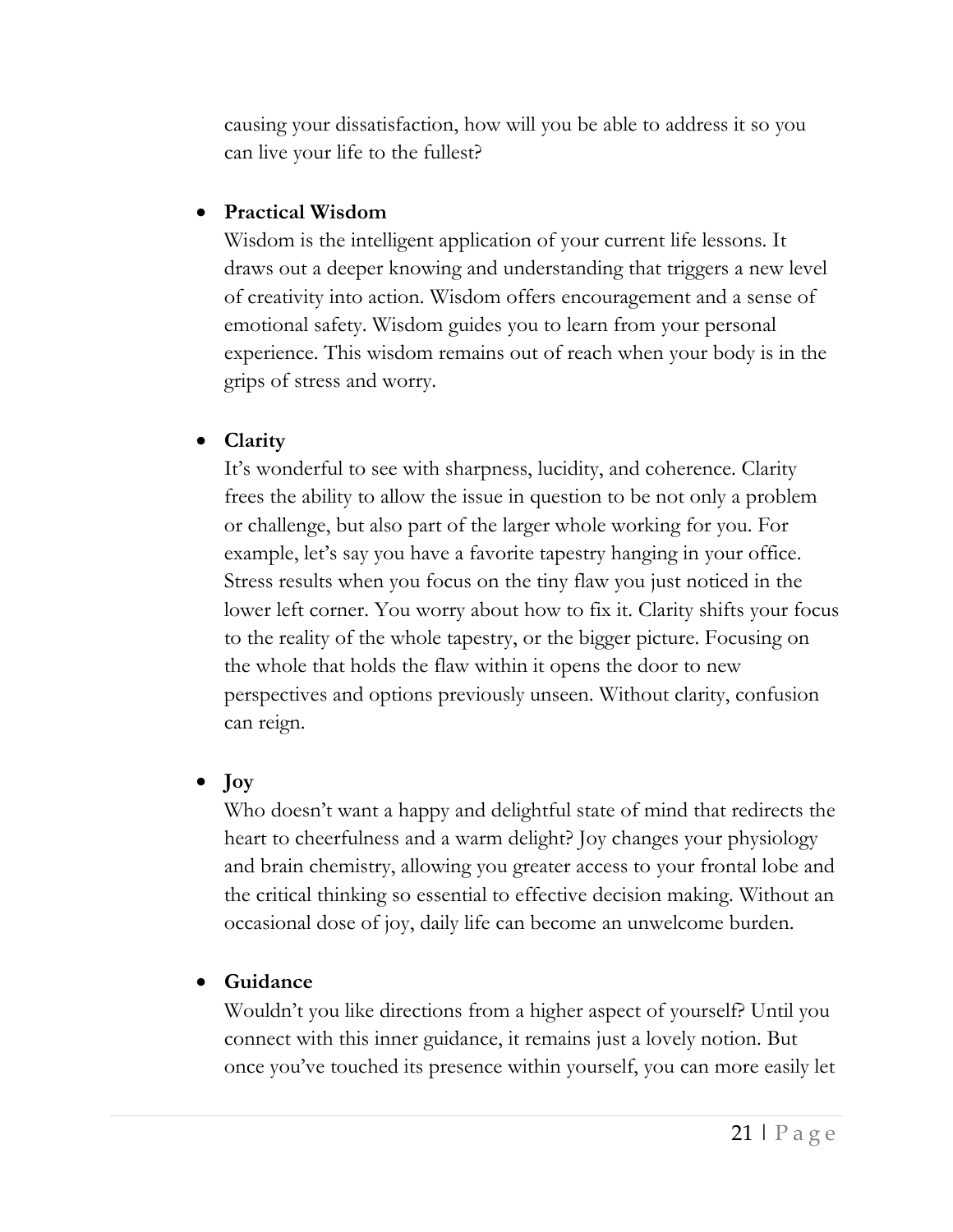go of stressing out. In this way you create space for the best way to handle the situation to rise into view.

#### • **Courage**

Everyone wants courage, that unique quality of mind or spirit that allows you to stand up to difficulties, pain, and experiences of loss without allowing fear to take the lead. You can call forth courage most easily by acknowledging any fear or trembling deep within.

#### • **Understanding**

Understanding is freedom and power - the power to comprehend, interpret, or explain the current circumstance from a different and usually larger perspective. This allows more room for creative action to arise. Understanding sheds lights on dark situations and offers new avenues of resolution that you cannot find in the dark.

#### • **Insight**

<span id="page-21-0"></span>Have you ever had a flash, or a glimpse of the inner nature of a situation, what it's all about, and what you are to learn from its presence? Insight often combines all the above gifts in a swift flash of understanding, clarity, and gratitude that leave strength, courage, trust, faith, and wisdom reverberating in its wake.

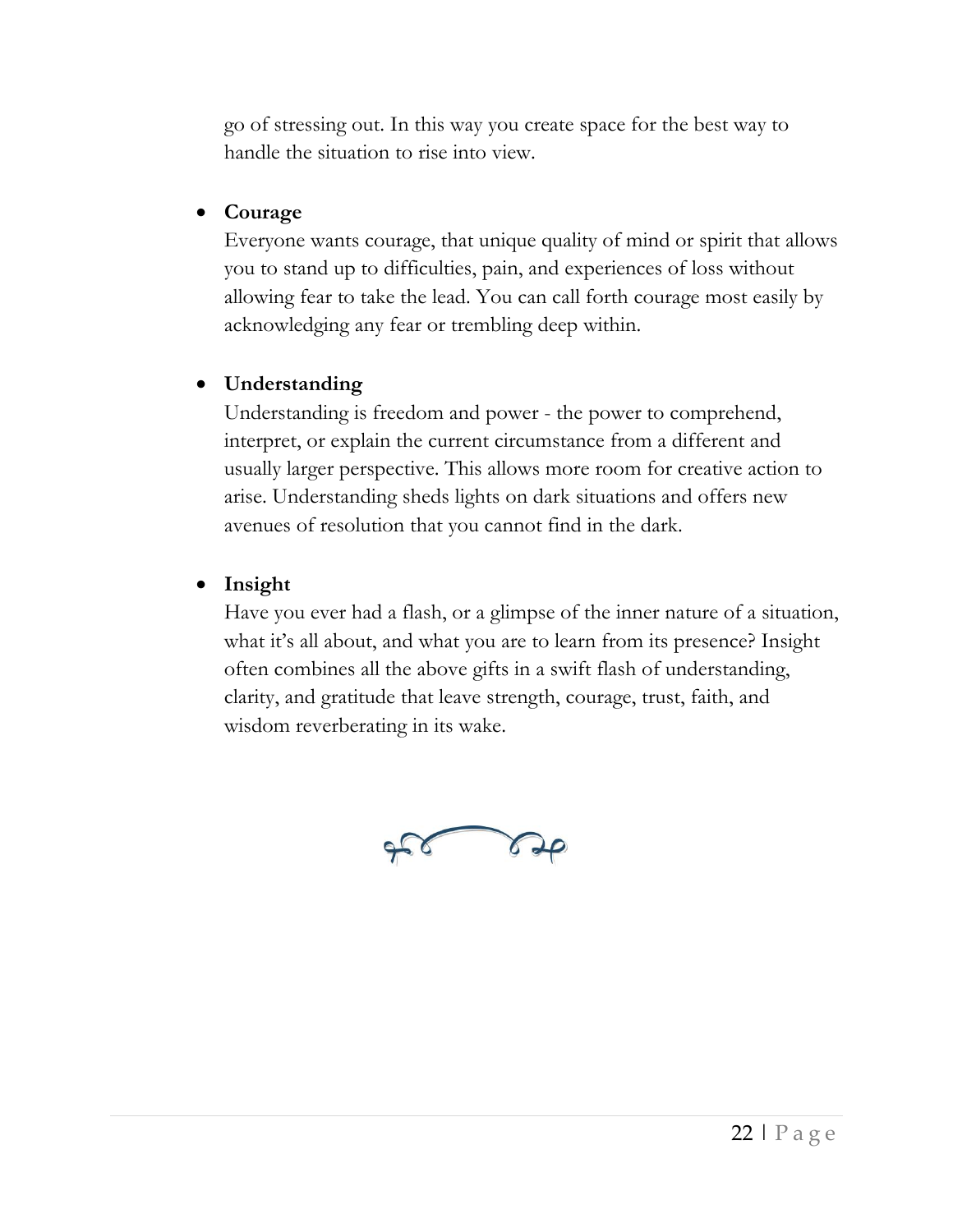#### **Make Self-Reflection a Habit**

I've mentioned that it takes consistent self-reflection to benefit from the activity. That means making it into a habit.

You may think you don't have time to add one more thing to your already packed schedule. But what if I told you that by taking time to reflect on what's going on in your life, you won't need to be as busy as you are now? Wouldn't that be a welcome relief?

Here's how making self-reflection a habit can make your life easier and more efficient:

#### • **Reflection Helps You Learn From Your Mistakes**

If you don't reflect on your mistakes, you are doomed to repeat them. However, if you reflect to discover what went wrong, to learn how you can prevent it happening again in the future, then you can use this to get better. Mistakes are a valuable learning tool and not something that should make you feel embarrassed or upset.

#### • **Reflection Grants You Powerful Insights**

When you stop all of your busy activity and contemplate your life, you come up with creative solutions to your problems or issues. Have you ever noticed when you stop mulling over a problem and just let your mind wander or consider other things how the answer pops into your head? That's what happens during self-reflection. You can end up with creative solutions to issues that have perplexed you by 'wasting some time' in reflection, instead of banging your head against a wall.

• **Reflection Makes You Feel Happier**

When you reflect on the things you did right—on your successes—it allows you to celebrate every little success. You realize how much you've done right and how far you've come, which builds your self-confidence to tackle the next goal or project. Reflecting on your successes and knowing where you are going also gives you a sense of purpose, making every task in life lighter and easier.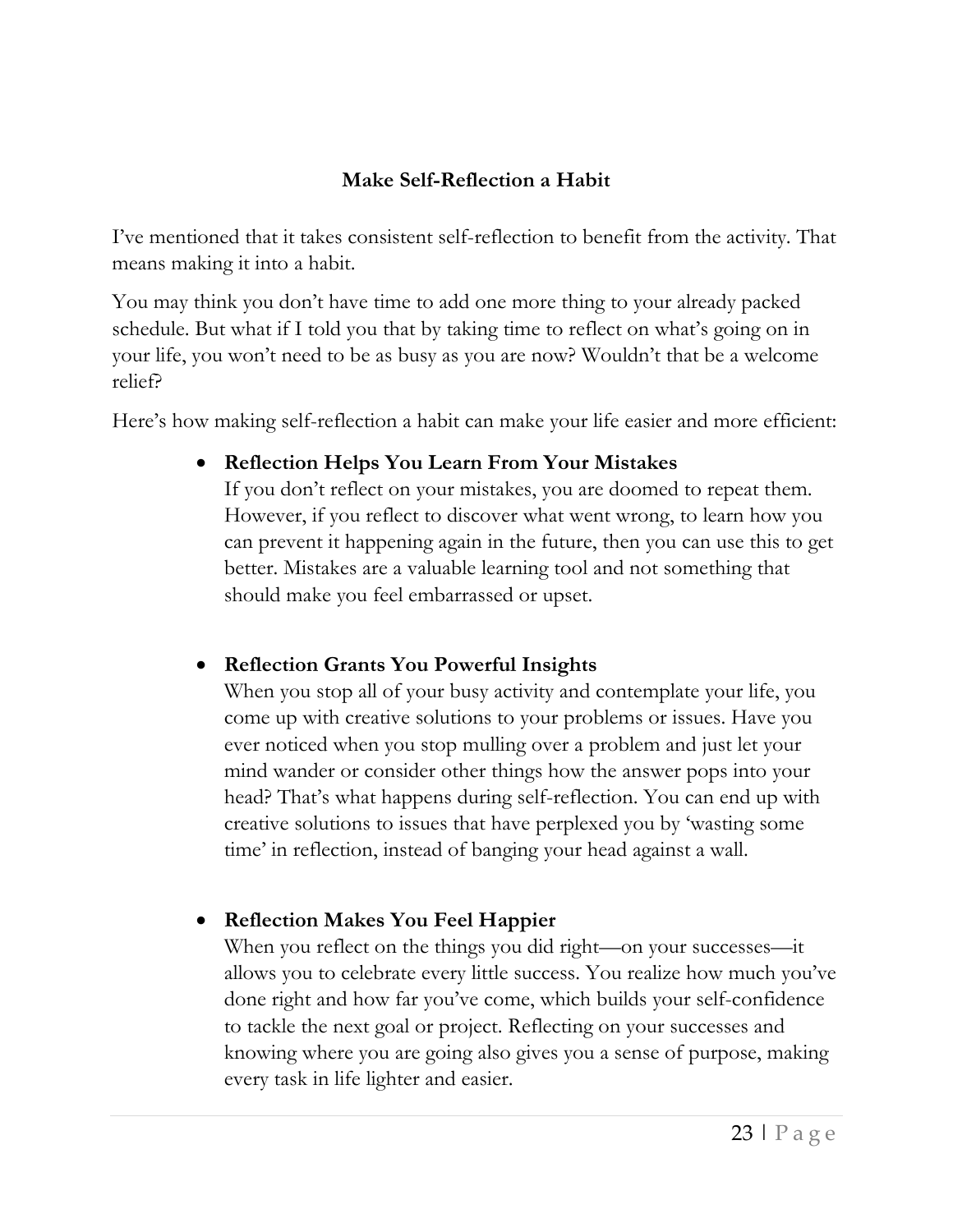#### • **Reflection Offers You Perspective On All Things**

<span id="page-23-0"></span>Often you may get caught up in the troubles or the busy activity of your daily life. Demands and responsibilities sometimes feel overwhelming. But if you take a minute to step back, and reflect on these problems, and how in the grand scheme of things they don't mean all that much, it can calm you down and lower your stress levels. You gain perspective when you can see the bigger picture, which makes you happier, less reactionary, and more able to be present to your 'here and now'.

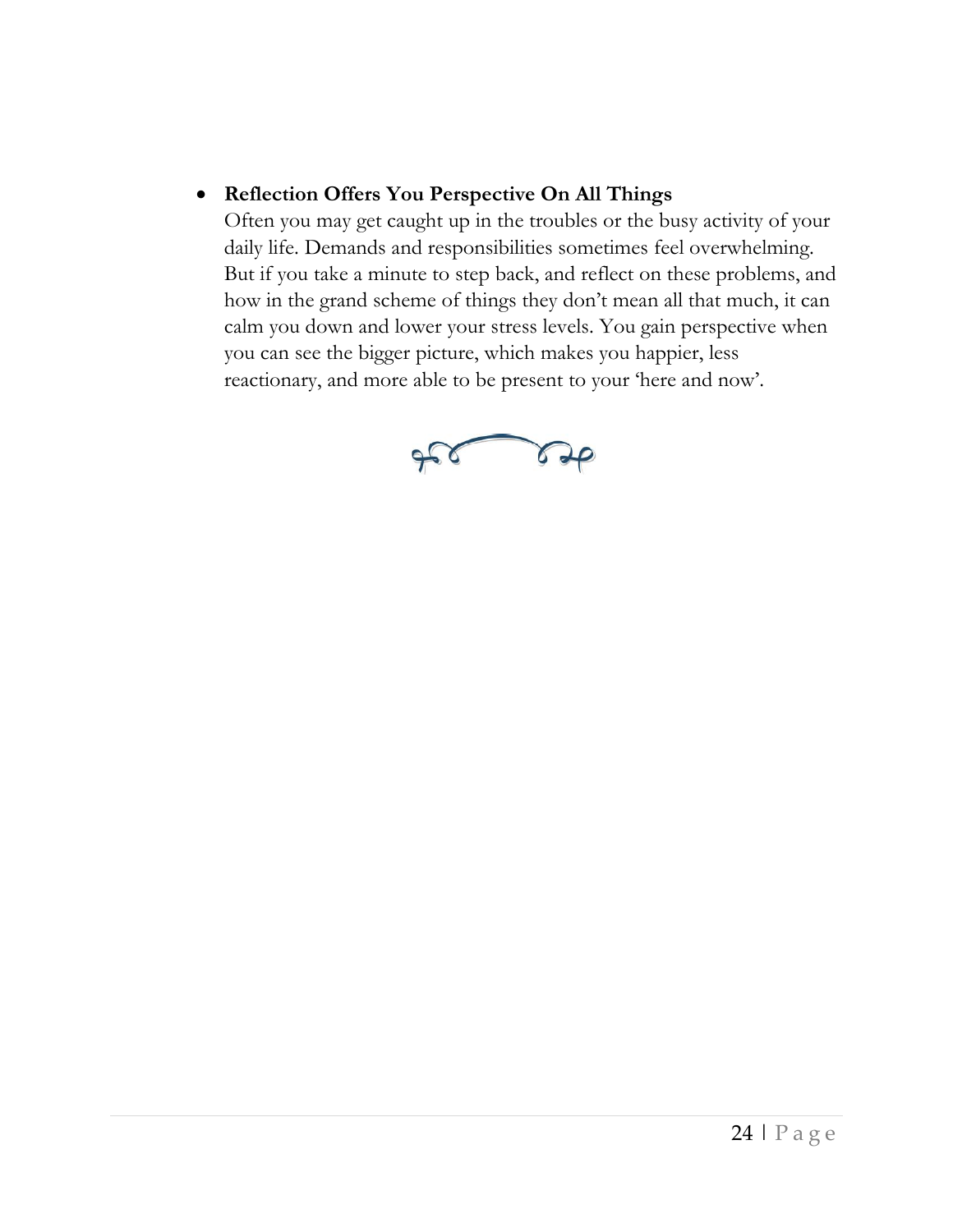#### **Self-Reflection Tips**

I mentioned earlier that self-reflection doesn't need to take up much of your time, especially when done consistently.

Below you will find simple tips and techniques that can help you start your selfreflection habit.

#### • **Traditional Journaling**

The vast power of keeping a journal has gotten a lot of media attention in the last few years, and there's a good reason. It works. Journaling helps crystalize your reflections and gives you a place to dream and plan that is safe and private. It's a great way to ramble on to yourself, find creative solutions to problems that have been bothering you, or discover the answer to an annoying question that's been pestering you for ages.

#### • **One-Sentence Journaling**

If you've tried journaling in the past but had a hard time keeping up with it, try the one-sentence journal. It's a habit you might love, especially when you look back on a year's worth of entries. Simply create a sentence that encapsulates where you are in your life *that day*, including challenges, emotions, and thoughts. Once you've gotten into the routine of writing just one line daily, you'll soon look forward to the practice and writing in more detail than just one sentence.

#### • **Setting A Specific Time & Place**

Choose a time and place to practice self-reflection. It's tough to remember to do something like this when you aren't in the habit yet, so a good way to remember is to have a trigger. A trigger is a habit or activity which you perform every day to remind you to take the time to reflect. For example, you may do it after you brush your teeth in the morning, before going to bed, or during your first cup of coffee each morning.

#### • **Share & Create A Blog Post Or Tweet**

Go public with some of your ah-ha moments by using a personal blog or social media. Of course, you don't want to get too graphic or give too much personal information away, but this is a good way to stay accountable for reflecting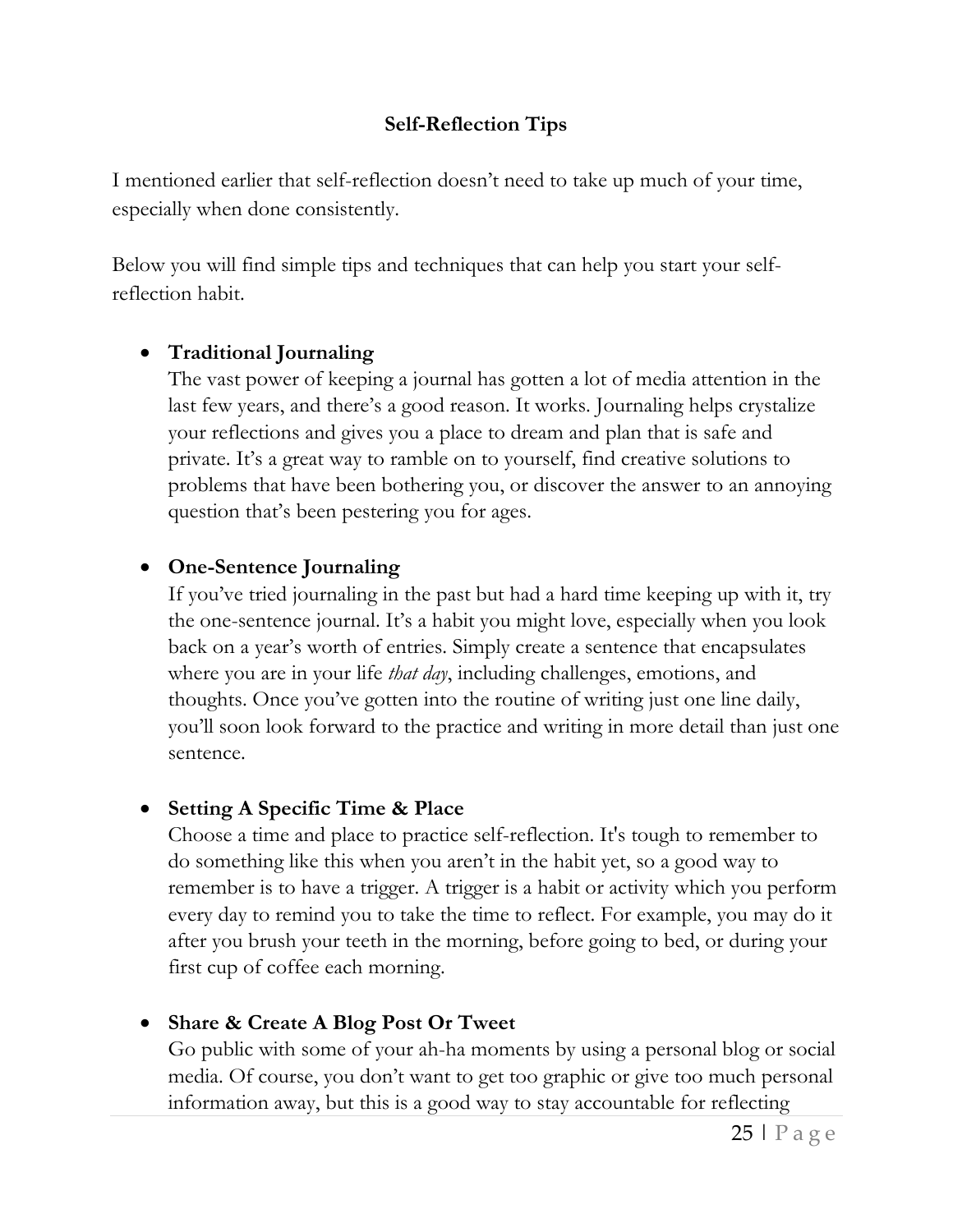consistently. You might change your settings so that only a few people you are close to can see those posts.

#### • **Use An App**

Did you know there's an app for self-reflection? Yep, in fact, there are several that can help you get started with a self-reflection practice. Using an app is a nice way to remember to practice and gives you an option of using technology if that's how you like to do things. Here's one you might like called  $\triangle$  Question [A Day.](https://www.dayspring.com/a-question-a-day-a-3-year-inspirational-journey-journal)

A regular self-reflection practice can be an important element in your daily routine. Self-reflection allows you to think about how things are working for or against you at the moment, and how you want to tackle any problems.

Taking a moment to reflect on how your day or week has another important benefit. You are allowing yourself to take a time-out from all social settings. This is valuable because it frees you to spend some quality time with yourself, and only with yourself.

The result? You can continue your day with new and fresh ideas for how to develop your potential to lead a happier and more fulfilling life.

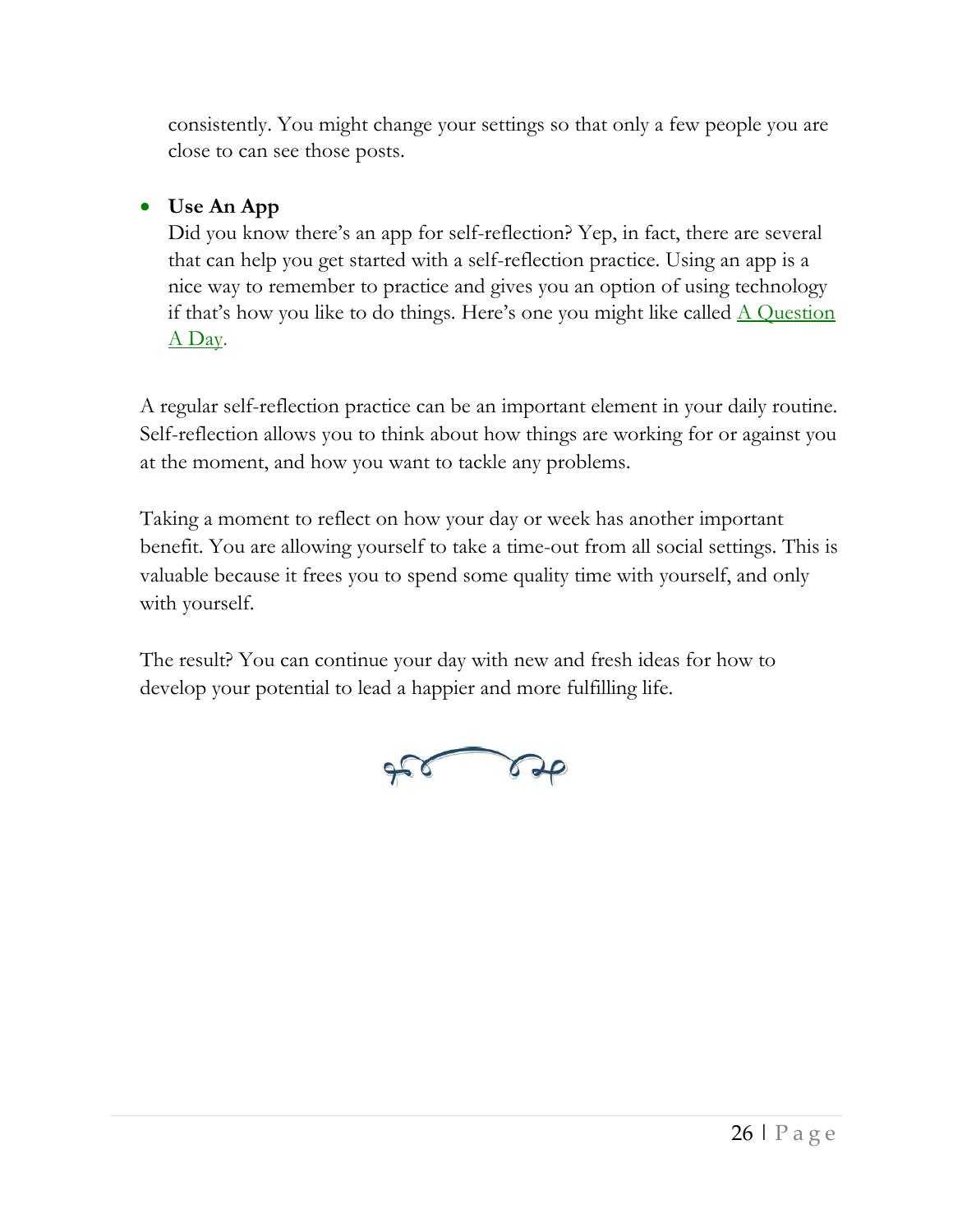<span id="page-26-0"></span>



Courtesy of www.Pixabay.com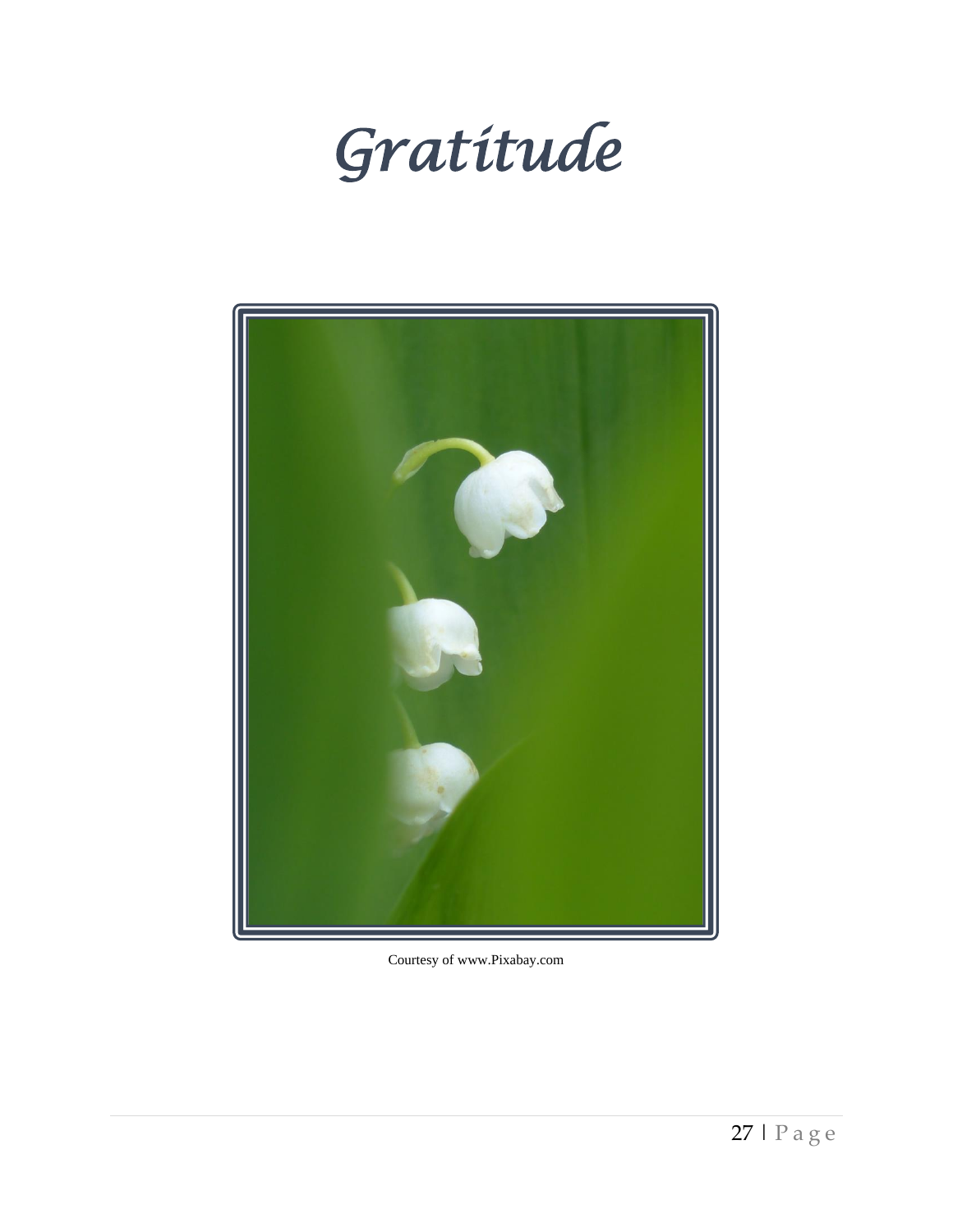#### **Gratitude**

*"Gratitude unlocks the fullness of life. It turns what you have into enough, and more. It turns denial into acceptance, chaos to order, confusion to clarity. It can turn a meal into a feast, a house into a home, a stranger into a friend. Gratitude makes sense of your past, brings peace for today, and creates a vision for tomorrow." ~***Melody Beattie**

Gratitude is a state of mind arising when you affirm a good thing in your life that comes from outside of yourself, or when you notice and relish little pleasures. Whether it's the sight of a lovely face or a tasty bite of food or good health, you can always be grateful for something. And as I've said earlier, when you're adept at this, even bad experiences are embraced, for they've come to teach you something.

Gratitude is not just a feeling outside your control. It doesn't just show up willy-nilly. It's more like a radio channel that you can choose to tune into at any time. It is an attitude that you can pick up or put down.

Gratitude embraces the reality of a connection. Perhaps this is why it is central to spiritual traditions worldwide, including Islam, Christianity, Buddhism, Hinduism, Judaism, etc.. When you truly open and contemplate your place in the intricate, interdependent network of life, you feel wonder and joy. That realization can lead to an expression of thankfulness.

If you are resentful, you cannot experience gratitude. Attempting to express gratitude out of duty to another is misplaced and misdirected.

*Gratitude isn't about what you are giving another. Gratitude is about you and what it gives you.*

Inquire within yourself to understand the root that blocks your progress in embracing gratitude. Once it's identified, acknowledge the interference, and invite it to observe you as you dance with possibilities through exercising gratitude. In time, healing and transformation will occur. Be patient with the process and yourself.

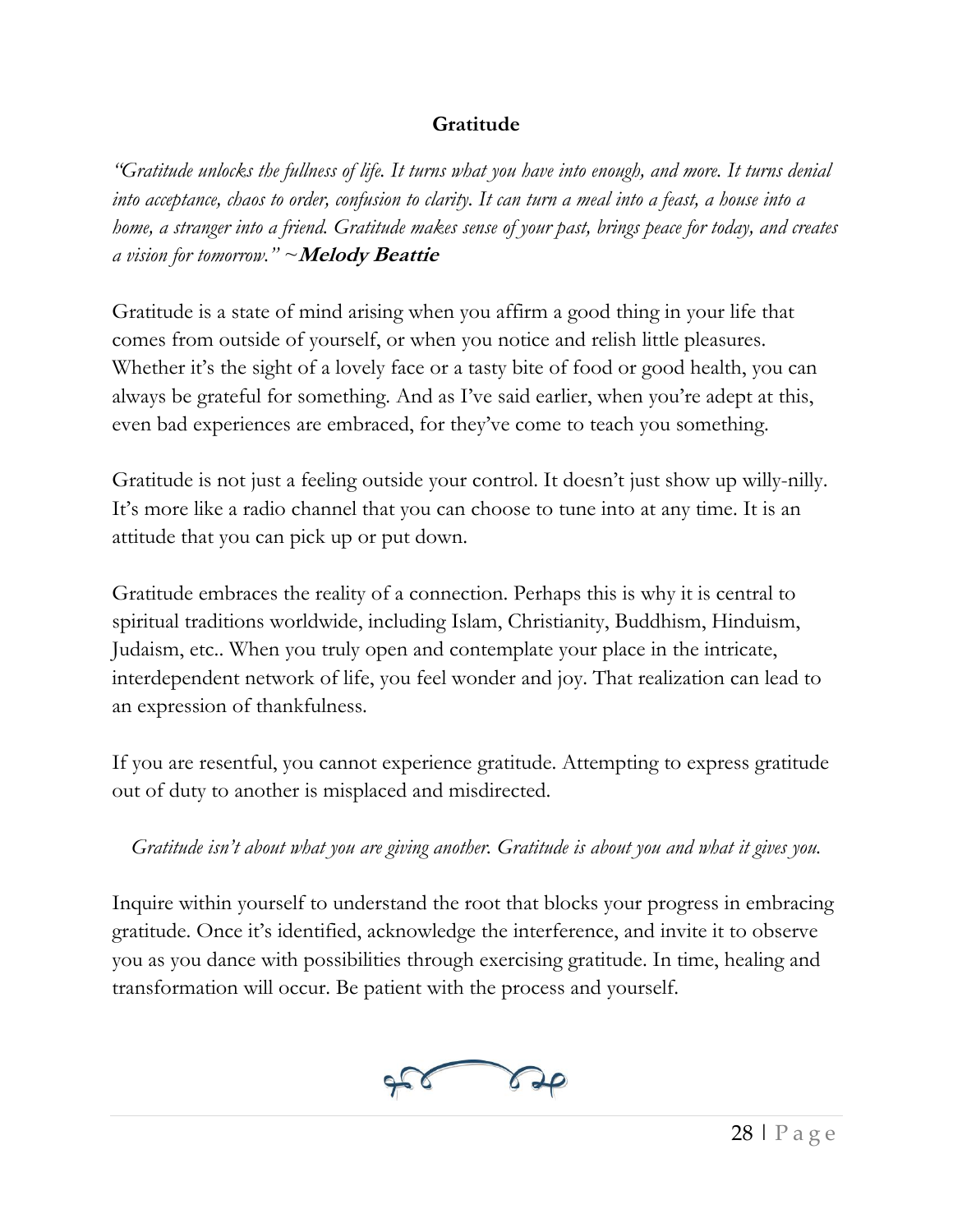#### **Gratitude's Gracious ROI**

<span id="page-28-0"></span>Research shows gratitude, more than anything else, is strongly linked to mental health and life satisfaction. It seems grateful people experience more moments of joy, love, and enthusiasm. They know how to embrace and learn from seemingly destructive emotions like envy, greed, and bitterness.

It seems gratitude:

- reduces your risk of depression, anxiety, and substance abuse disorders.
- helps people entangled with these and other problems to heal and find closure.
- can give you a deep and steadfast trust that goodness exists, even in the face of uncertainty or suffering.

Not only is gratitude a warm and uplifting way to feel, but it also benefits the body.

People who experience gratitude:

- cope better with stress
- recover more quickly from illness and injury
- maintain lower blood pressure and better immune system function

Unlike other positive emotions, like hope and happiness, gratitude is inherently relational. Grateful people are seen as more helpful, outgoing, optimistic, and trustworthy.

Gratitude frees you to:

- reach past your personal experience and into the social realm
- feel inspired to generate your own acts of kindness
- extend heartfelt gifts of your own
- strengthen your bond with other people

<span id="page-28-1"></span>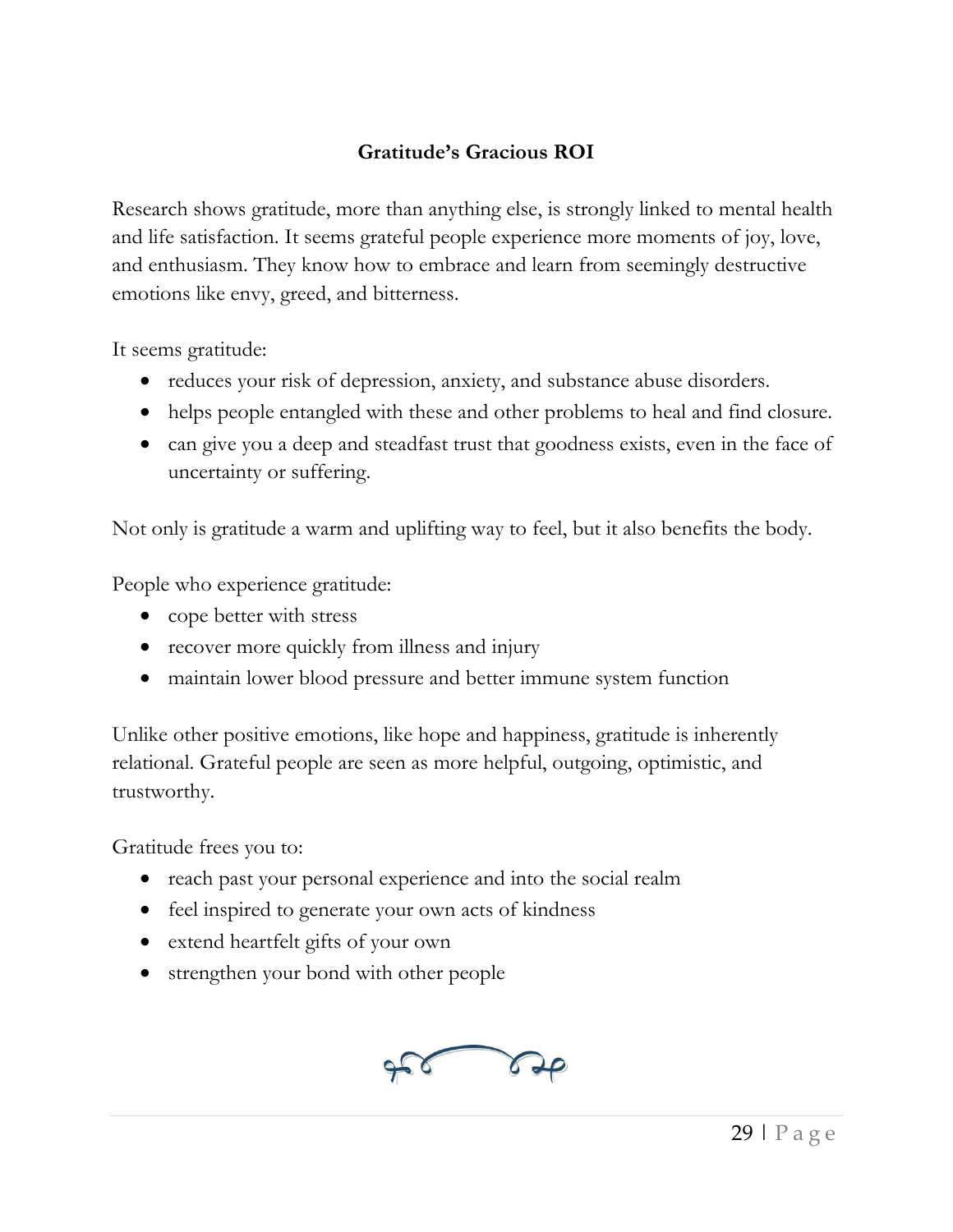#### Starting a Gratitude Practice

Gratitude isn't just an emotion that happens . It is a state of being that you can call forth and inhabit.

Think of gratitude as something you can practice—like meditation, yoga, or pilates. Gratitude practice begins by paying attention.

Notice all the good things you normally take for granted. Did you sleep well last night? Did someone at work or on the street treat you with courtesy? Have you glimpsed the sky, with its sun and clouds, and had a moment of peace?

It also involves acknowledging difficult and painful moments as instructive, like messengers delivering gifts. Feeling grateful for them as well directs your attention away from feeling like a victim.

Second, consider writing in a journal or composing a letter. Writing helps to organize thoughts, accept experiences, and put them into context. Gratitude journaling may bring a new and redemptive frame of reference to difficult life situations.

It also helps you create meaning when you place everyday experiences within a framework of gifts and gratefulness. Writing helps you magnify and expand the sources of goodness in your life. It helps you think about what resources you've gained from your experiences, especially those bad ones.

In one study, people randomly assigned to keep weekly gratitude journals exercised more regularly, reported fewer physical symptoms, and felt better about their lives. They were more optimistic about the upcoming week compared to people assigned to record hassles or neutral events.

In another study, young adults who kept a daily gratitude journal reported higher alertness, enthusiasm, determination, and attentiveness. These young adults had more energy than people who focused on hassles or others who were less fortunate.

*Expressing gratitude expands and amplifies the feeling of connection.*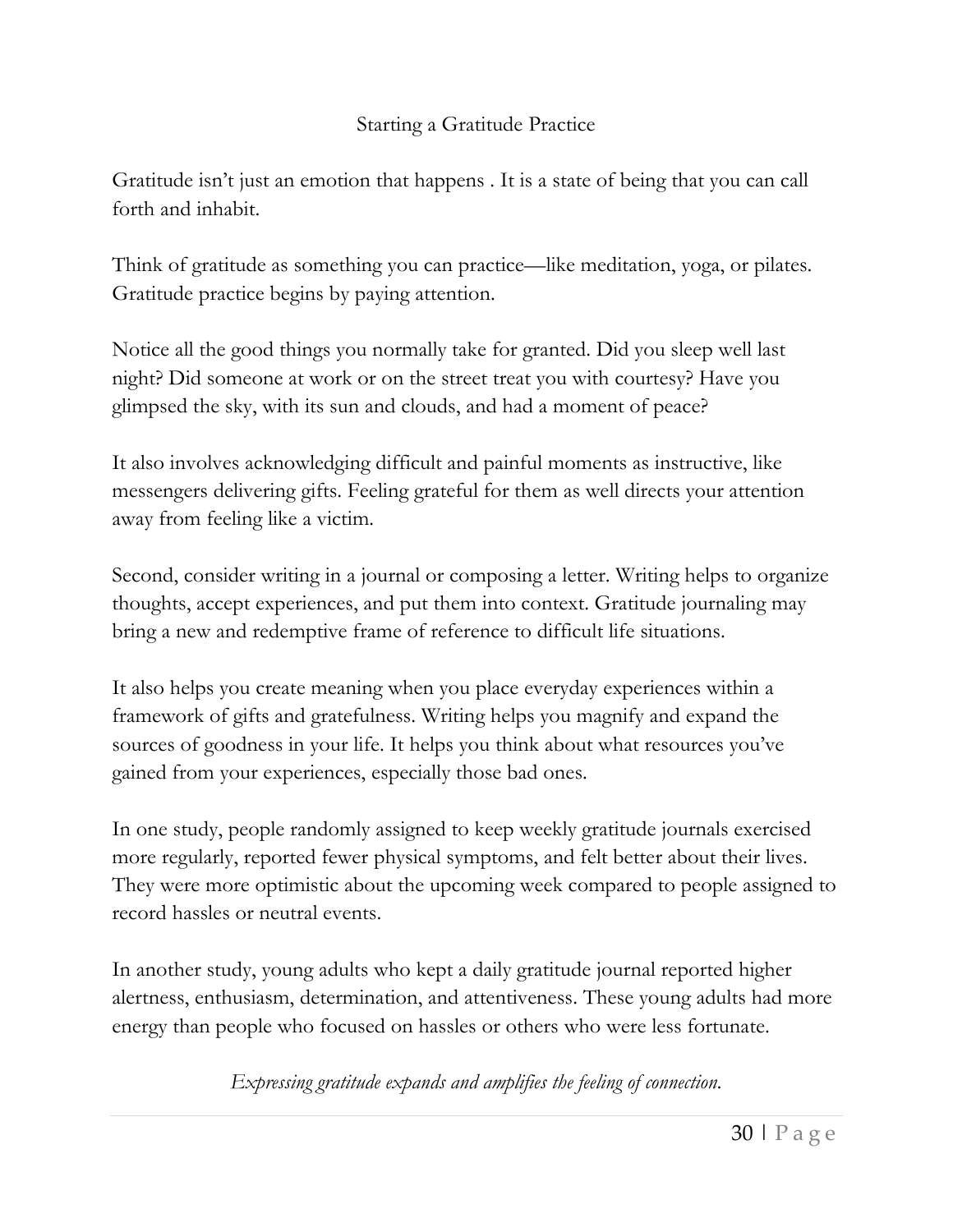Many people in your life have helped you in one way or another. Have you thanked them? Consider sending a letter to someone telling them what their actions meant to you, even if—especially if—it happened long ago. There are countless ways to express your gratitude. It may even be as simple as a moment of deliberate reflection.

#### *Suggestion For The Easily Negative:*

When contemplating a Gratitude Journal, instead think of creating a Gripes & Gratitude Journal. Go ahead and write down your gripes for the day. BUT THEN … you have to write down an equal number of gratitudes for the day.

<span id="page-30-0"></span>Honoring your gripes allows you to acknowledge what your mind truly believes is the truth about your day. Once your gripes have the space to be recognized and voiced, you can then find the space to notice what you can also be grateful for in that same day.



## **Gratitude Practice Tips**

Gratitude, or appreciation for the good things that happen in life, is an essential part of building happiness. When you're going through a tough time, it's hard to remember to be grateful for the good stuff. But, if you try it, there is a cornucopia of benefits gained from working gratitude into your everyday life.

Here are a few tips to help you practice gratitude and increase your awareness of things you can be grateful for: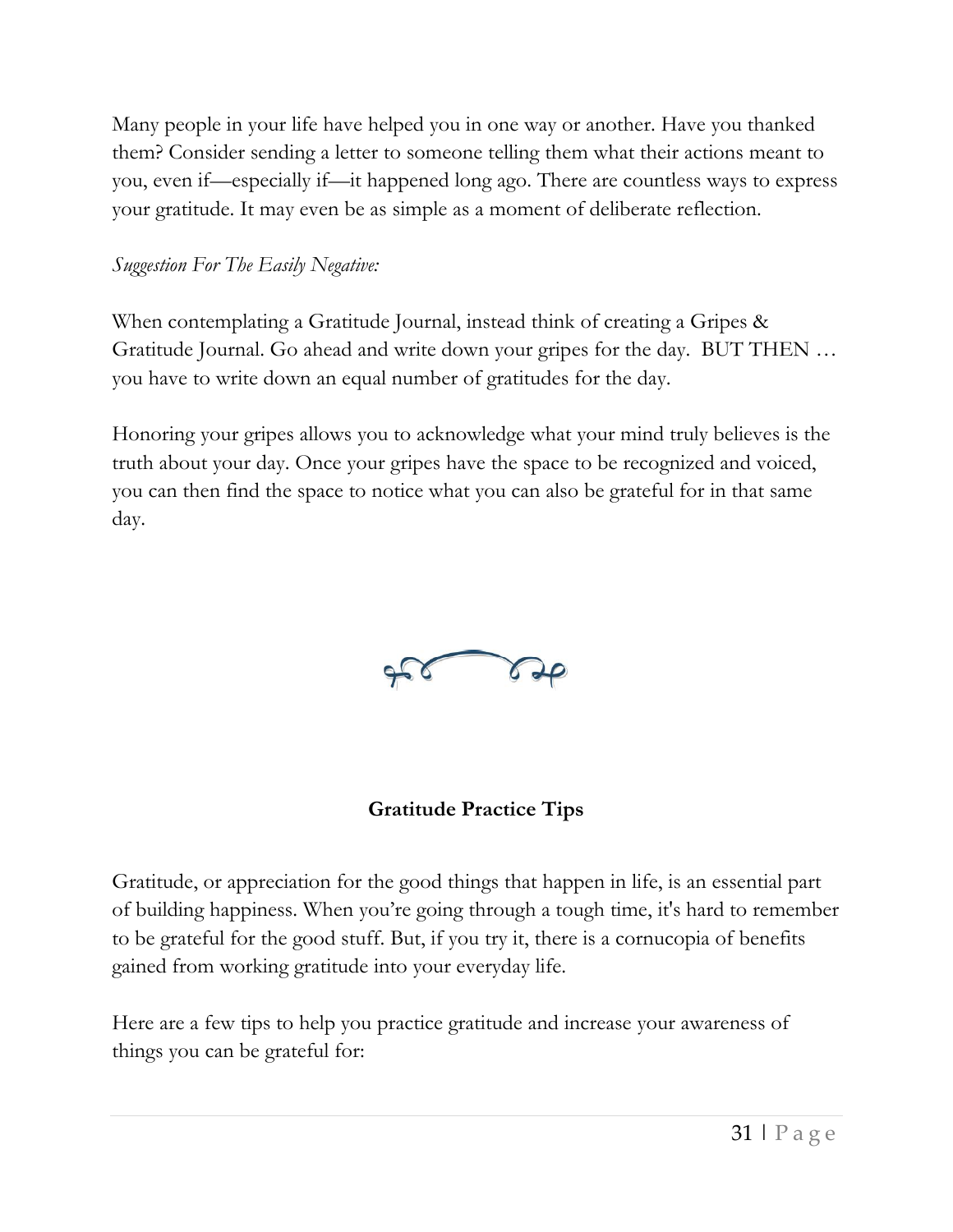#### • **Make It Personal**

What I mean by this is instead of thinking of some obvious ones like "I'm grateful for food each day," turn this around and think about what this specifically means for you. How are you grateful for the food? Is it because you can afford food? Because you're able to eat it? Or because someone cooked it for you? Make practicing gratitude personal and about you. So instead, you might think "I'm so grateful for my friend cooking this meal for me when I was too tired to do it myself."

#### • **Think Of Something New Each Day**

Each day challenge yourself to think of something different that you are grateful for, so your mind is stretched to think of even the smallest things. It also means you're always alert and noticing things each day that you're grateful for, things which perhaps you wouldn't normally notice.

As an example, be grateful for the use of your legs. It may sound strange, but imagine your life without them for a moment. Scary? Not being able to walk places, see new things, your loss of independence. Now come back to the present moment and think of all the things you can do with those legs. Only when you lose things, do you sometimes then realize just how lucky you were to have them. Practicing the thought of *not* having something will help you realize just how grateful you can be for having it in your life here and now.

#### • **Stay Focused On Everything You Do Have**

Many people wish they had a bigger house, more money, a better job, the perfect body, etc... You live in a time and age where you focus on what you want rather than on all the things you already have. Take a moment to make a mental list of the most valuable things in your life maybe your family, friends, health, and happiness. Now think—did having the latest iPhone come up near the top? Or the biggest house? Or a promotion? Practicing gratitude enables you to stay focused on all the amazing things you do have so that you can pay attention to the beauty and abundance all around you.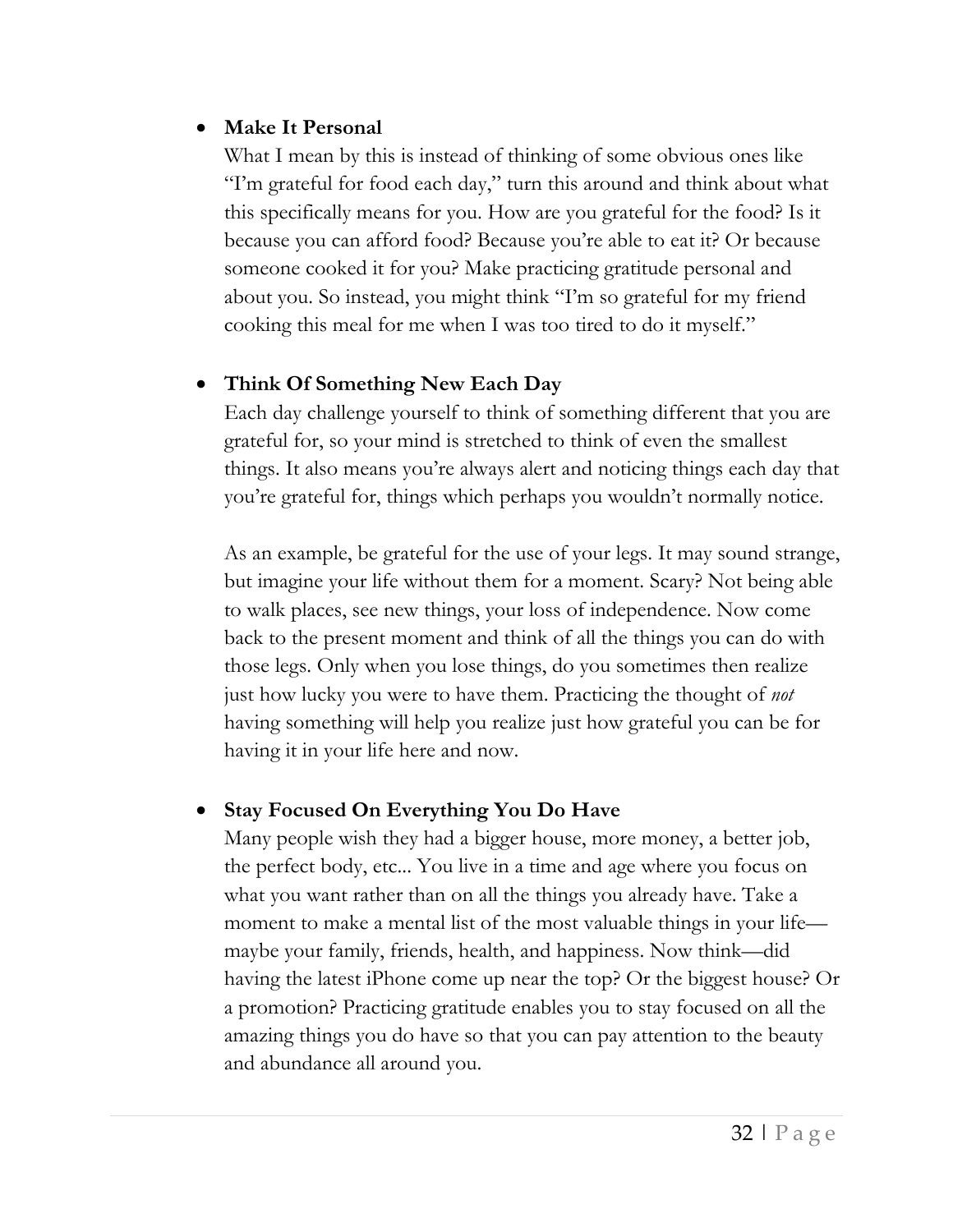#### • **Spread Gratitude Often**

You've probably heard of paying it forward, like when someone in line at a coffee shop pays for the coffee of the next person in line behind them. It's an example of spreading gratitude. Imagine what the world would be like if you focused on all the good in your life instead of all the struggles and problems? Spreading gratitude gives you and the other person a pleasant rush of feel-good hormones that can turn an average day into something special. And hopefully, that person behind you in line will pay your gratitude forward throughout the day too, creating a lovely cycle of good will.

#### • **Share Your Gratitude Out Loud!**

You can't just assume people know you feel grateful towards them. If you are grateful for something someone has done for you, let them know by telling them how thankful you are! When you share your gratitude, it will increase your energy, positivity, and empathy. Doing this makes you feel better about yourself and makes others around you feel better too. Don't be selfish with praise and compliments. These cost nothing but can mean the world to others.

#### • **Turn Your Failure Into A Positive**

The West seems enamored with perfection. Every little mistake is analyzed, and then you spend hours beating yourself up for screwing up. You will make mistakes, and shifting your mindset around how you view them is freeing. The next time you make a mistake or try something that doesn't work out, reframe it so it's a learning opportunity and be grateful for what you learned.

#### • **Get Outside More Often**

The natural world is full of beauty and wonder. Things that most of the time you probably don't notice. When you take time to slow down and view the world around you, you fill your wells with inspiration and appreciation for all nature and the earth which supports you. Make a practice of going outside at least once a day and notice the surrounding beauty. Even in the city, you can look up at the clouds moving across the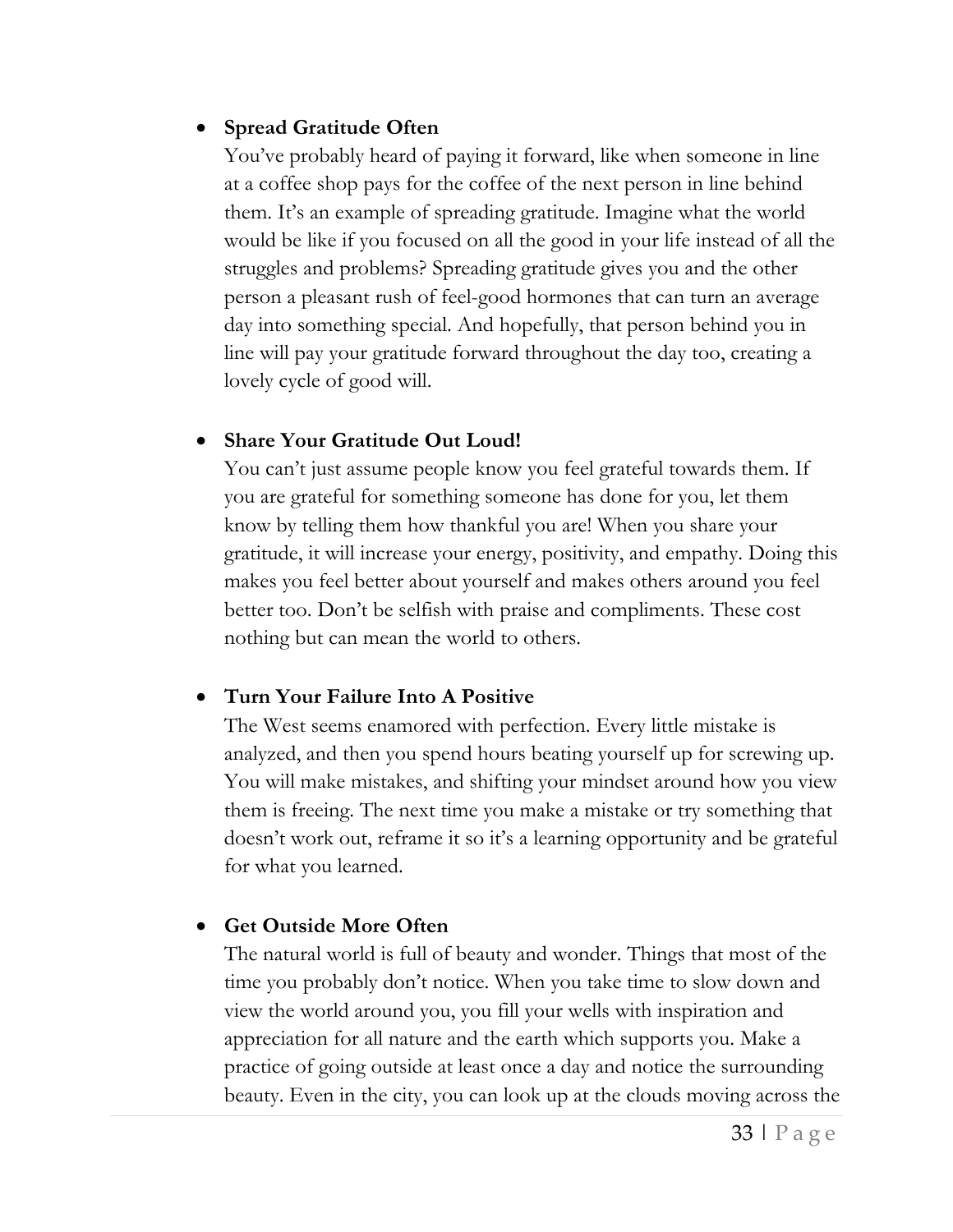sky, or the breeze blowing through the leaves on the trees. Take a short walk and notice the flowers that are blooming. Eat your lunch outside and appreciate the bird's songs. Being out in nature helps you keep your life in perspective.

#### • **Same Time, Same Station**

When things are going smoothly in your life, you sometimes forget to be grateful. One way to ensure you continue your practice of gratitude is to choose a time to appreciate each day. It's not important when you do it, just as long as you do it. You may count your blessings while walking your dog, or you may have a small ritual you prefer to perform. But keeping it at the same time each day will help keep it as a part of your life, even when you don't feel like practicing.

#### • **Use Your 'Wasted' Time**

You live in a 'hurry up and wait' culture, where standing in line is a daily occurrence. Instead of checking for updates on Facebook while in line or reading emails while riding the bus to work, practice gratitude. You don't need to waste these hours. You can carry your gratitude journal with you and jot down things, use an app to count your blessings, or just list them in your mind. Incorporating gratitude into your life is simple, yet amazingly powerful.

<span id="page-33-0"></span>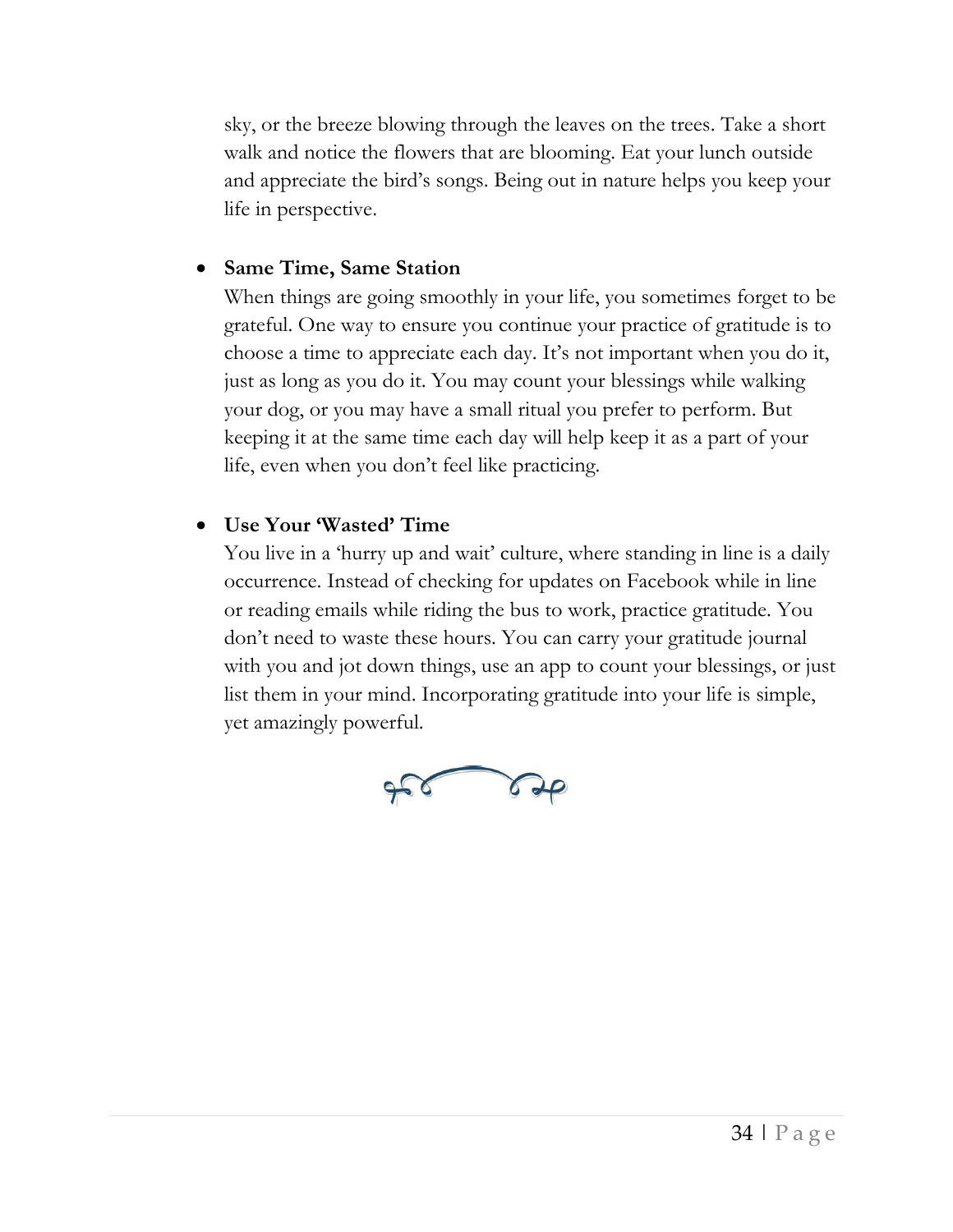## *Conclusion*



Courtesy of www.Pixabay.com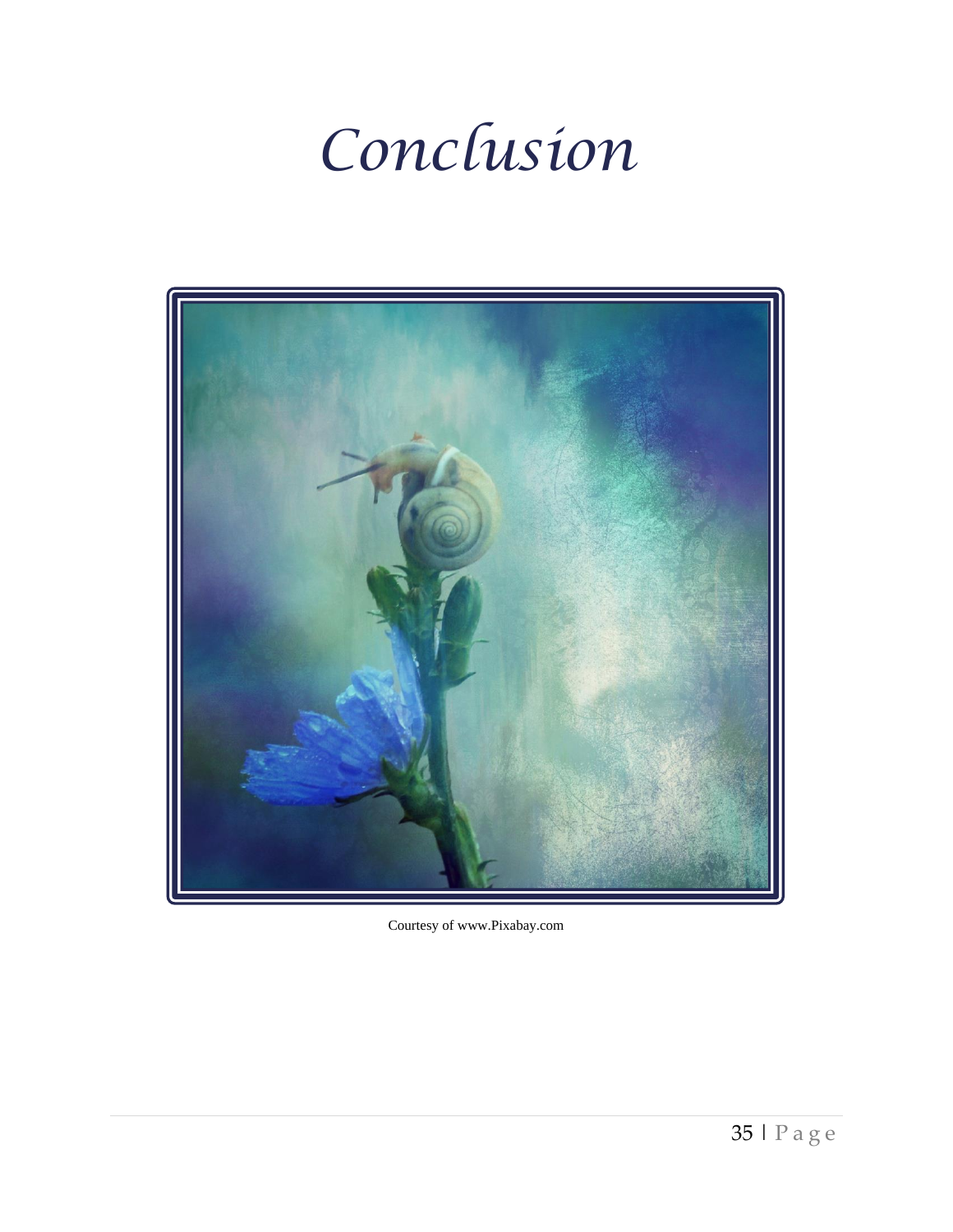#### **CONCLUSION**

Oprah Winfrey once said, *"Be thankful for what you have and you'll end up having more. If you concentrate on what you don't have, you will never, ever have enough."* 

While this may not be literal and this way of thinking may seem backwards or dismissive to some, it still rings true.

If you think of your life as a place for growth, like a garden, this is easy to illustrate:

As you go through your days, people in your life sow seeds into the ground of your heart, both positive and negative seeds. The positive seeds may be as encouragements, education, friendships, gifts, or small kindnesses. The negative seeds could be things such as criticisms, discouragements, and arguments.

While you cannot control which seeds blow through your garden, you are in control of what you leave to grow and what you remove. You do this by where you choose to place your focus and attention, and what attitude you choose to make your own.

If you constantly concentrate on the things that seem negative or unpleasant, or on what you don't have, you are nourishing negative seeds. These negative seeds grow and thrive, choking out other things attempting to grow in the same space.

If you choose to focus on the positive things with a heart of gratitude, these will be the seeds that take root and grow.

Staying focused with a wholehearted attitude is the best way to ensure you live a happy life without regret. The easiest way to do this is to practice self-reflection regularly and make small changes when you seem to lose your grateful heart.

It may sound simple, but intend to grab every opportunity to smile instead of frown. Give instead of take, and see life through the eyes of gratefulness whenever you can.